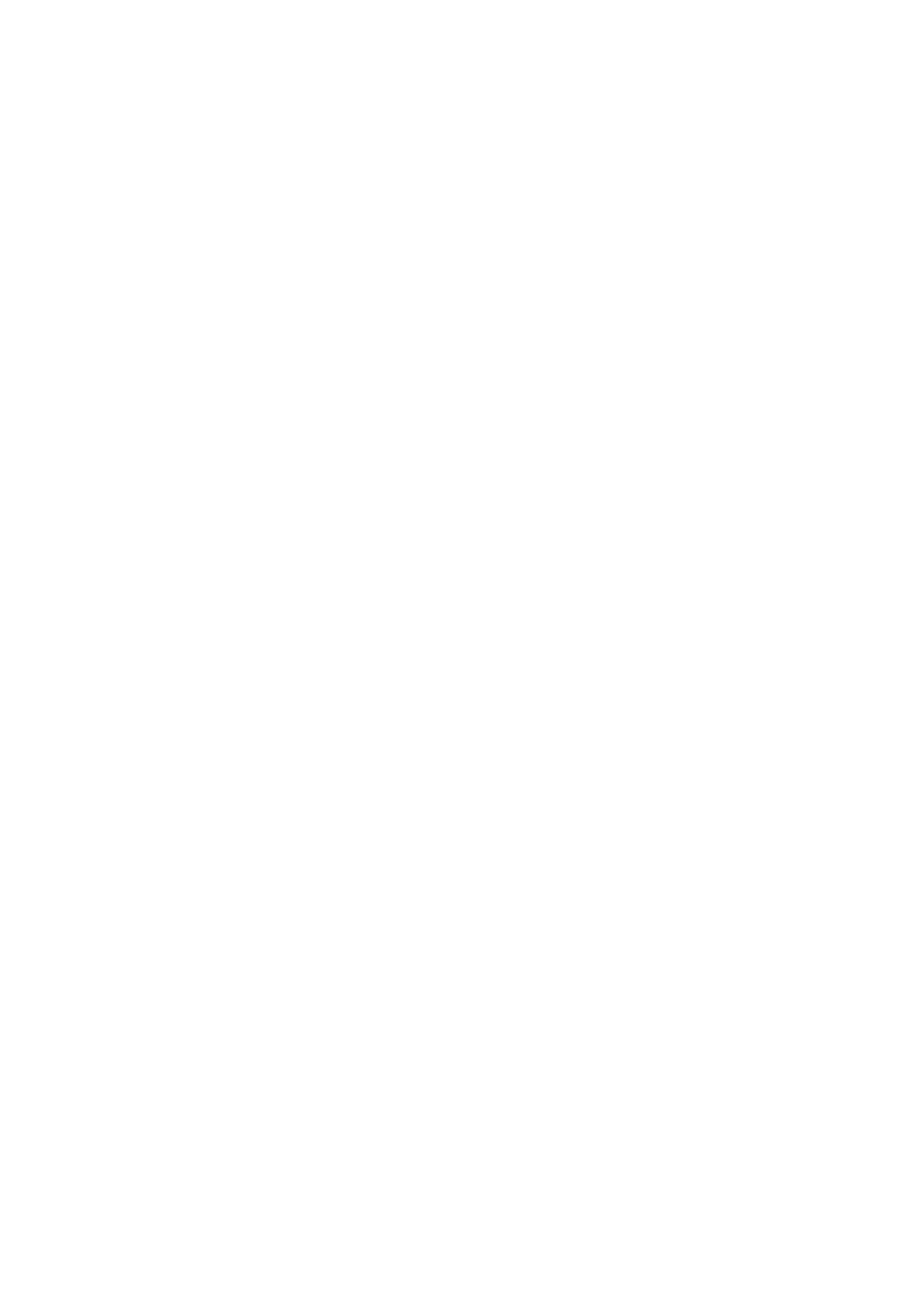



**GEO-XI –** 13-14 November 2014 **Document 6**

# **Preliminary Draft of the "GEO Strategic Plan 2016-2025: Implementing GEOSS"**

# **Cover Note**

# **1 BACKGROUND**

At its 10th Plenary Meeting (January 2014) GEO established the Implementation Plan Working Group (IPWG) to "undertake the preparation of a draft Implementation Plan for initial review at the GEO-XI Plenary and for acceptance at the GEO-XII Plenary and for subsequent endorsement at the next Ministerial Summit"<sup>1</sup>. The IPWG is comprised of 15 distinguished experts and 10 members of a "Writing Team", all of whom were nominated by the five Caucuses. To make best use of the available capacity and expertise, all members of the IPWG – including experts and Writing Team members – have been working in a fully integrated fashion.

The IPWG has met three times, in April (Geneva), June (Athens) and September (Beijing) 2014. Six further meetings have been held by WebEx between April and September 2014.

An Interim Report was presented to the GEO Executive Committee at its 31st Session in July 2014. That report presented context and critical considerations that have informed the draft presented to this Plenary and will continue to inform the work of the IPWG.

The IPWG has consulted extensively with stakeholders both inside the "GEO Community" and beyond. In particular, engagement sessions have been organized at the 2014 GEO Work Plan Symposium (May 2014), at the occasion of the 2nd and 3rd meetings of the IPWG with European scientists and stakeholders from Asia, respectively. Also, the GEO Implementation Boards and Working Groups have been invited to comment on specific issues of concern during the IPWG work.

The IPWG is planning to continue to strengthen stakeholder engagement using opportunities of relevant meetings and gatherings as they arise, and strategically targeting relevant stakeholder groups, notably from UN agencies, developing countries, the private sector, and the scientific community.

Between November 2014 and the 12th Plenary Meeting of GEO, the IPWG is planning to develop the draft "GEO Strategic Plan 2016-2025: Implementing GEOSS" in further detail, fully taking into account the guidance provided by GEO-XI Plenary. Additional milestones will be the meetings of the Executive Committee in 2015, which will present an opportunity for further guidance.

# **2 A STRATEGIC PLAN FOR THE NEXT GEO DECADE**

The *Geneva Ministerial Declaration* and the *Vision for GEO 2025*, adopted by GEO in January 2014, have provided the frame under which the IPWG has been preparing the draft GEO Strategic Plan for the coming decade. The draft presented to the GEO-XI Plenary directly responds to these framing documents. Statements made by delegations at the Ministerial meeting in 2014, the reports of the GEO Monitoring and Evaluation Working Group, and advice collected during the IPWG"s stakeholder engagement activities have further guided the work of the IPWG.

l

 $^{1}$  IPWG Rules of Procedure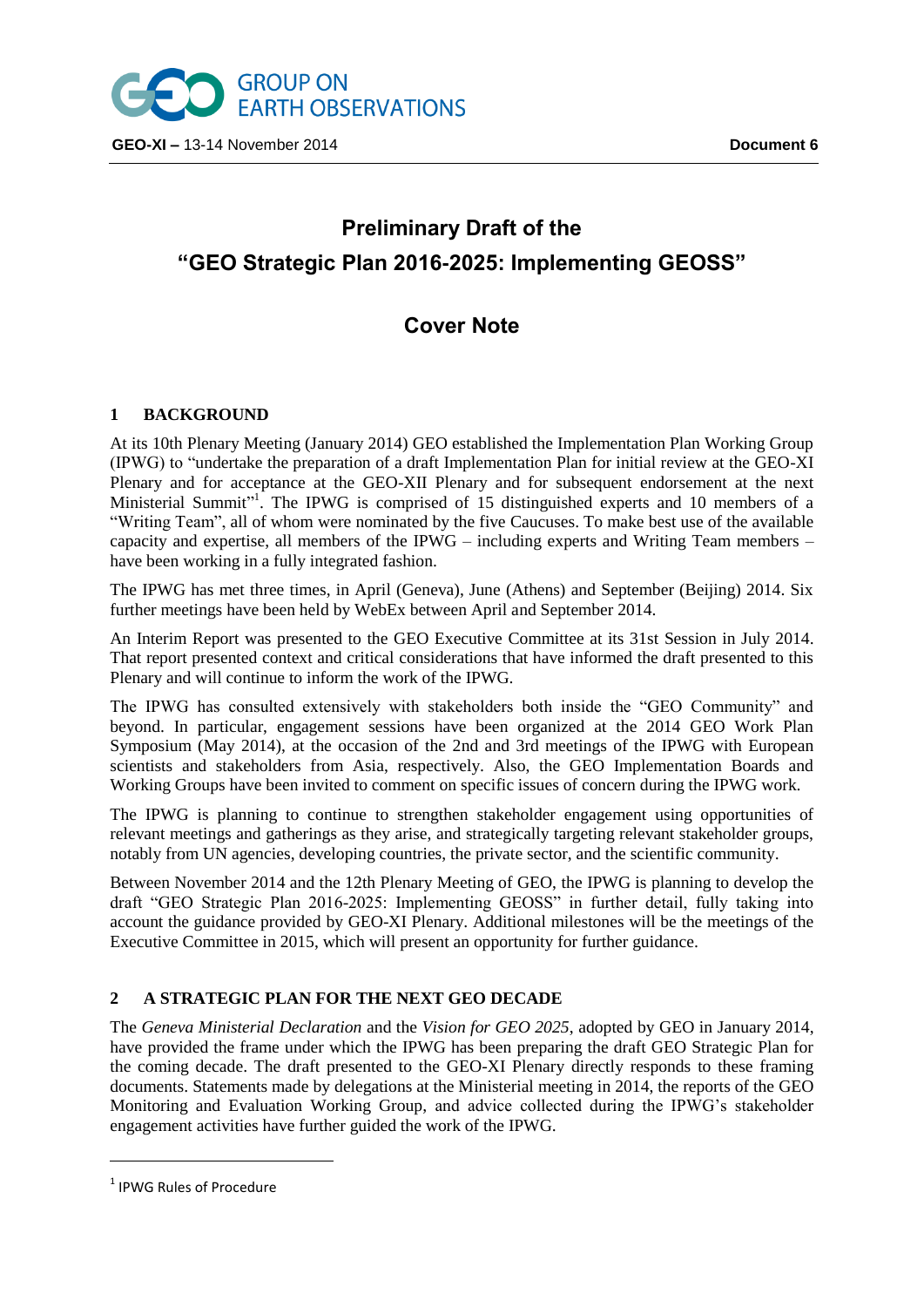The IPWG has entitled the document "*GEO Strategic Plan 2016-2025: Implementing GEOSS*". This recognizes that its content, as scoped by the *Vision for GEO 2025*, goes beyond what is generally understood as "GEOSS" and included in an Implementation Plan. The IPWG recommends that this document be developed as a framework which sets out the strategies by which GEO will advance its activities, including further implementation of GEOSS, in the period 2016-2025. Supplemental documents will be developed subsequently to introduce traditional implementation elements – technical detail, a detailed resourcing plan, implementation timeframes and partners – allowing for changes to be introduced as scientific, technical and societal changes take place. The IPWG proposes that GEO employ shorter-term planning tools to guide the detailed implementation of its actions, in particular an annual or multi-annual Work Programme.

# **2.1 Introducing the GEO Strategic Plan**

The Preliminary Draft of the Strategic Plan presented by the IPWG at GEO-XI reflects the present state of the work in progress. Different aspects – and different sections – have reached varying levels of maturity, recognizable by stylistic differences in the preliminary draft*. It must be noted that none of the content, nor any of the wording, should be considered final.* The IPWG"s purpose at this time is to present ideas and suggestions to Plenary, enabling substantial guidance to be provided on the ideas put forward.

The Strategic Plan structure is an evolution of the structure of the current Implementation Plan 2005- 2015:

The **Preamble** recalls the GEO Vision and introduces GEOSS.

**Section 1:** sets out the purpose of the Plan.

**Section 2:** highlights that the Scope of GEO"s activity goes beyond facilitating GEOSS, introducing the concept of the three Action Areas: Advocate. Engage. Deliver. Also, high-level political messages in the form of Strategic Objectives are presented.

**Section 3:** defines the Core Functions of GEO in the context of the three Action Areas.

**Section 4:** to be developed over the coming year, will set out specific targets for the Core Functions.

**Section 5:** differentiates the six different ways by which GEO implements its functions and distinguishes how they are managed.

**Section 6:** presents GEO's governance principles and outlines various governance-related topics for Plenary consideration.

**Section 7:** sets out options for the resourcing framework.

**Section 8:** presents the high-level implementation plan.

To date, the IPWG has concentrated its work on aspects deemed foundational, and has prioritized where Plenary guidance was considered most important for our work until GEO-XII. Consequently, some sections are more advanced than others.

#### **2.2 Key aspects**

#### *2.2.1 Reconfirming the GEO vision and clarifying key concepts*

The IPWG has determined that the GEO Vision declared in 2005, remains valid and should be maintained.

Striving for greater clarity around the meaning and scope of GEOSS, as well as supporting a common understanding of the specific role of GEO in regards to GEOSS implementation, the IPWG proposes to define purpose, scope and strategic objectives clearly in the Strategic Plan. We present the activities of GEO in the three broad **Action Areas "Advocate. Engage. Deliver"**. Each of these action areas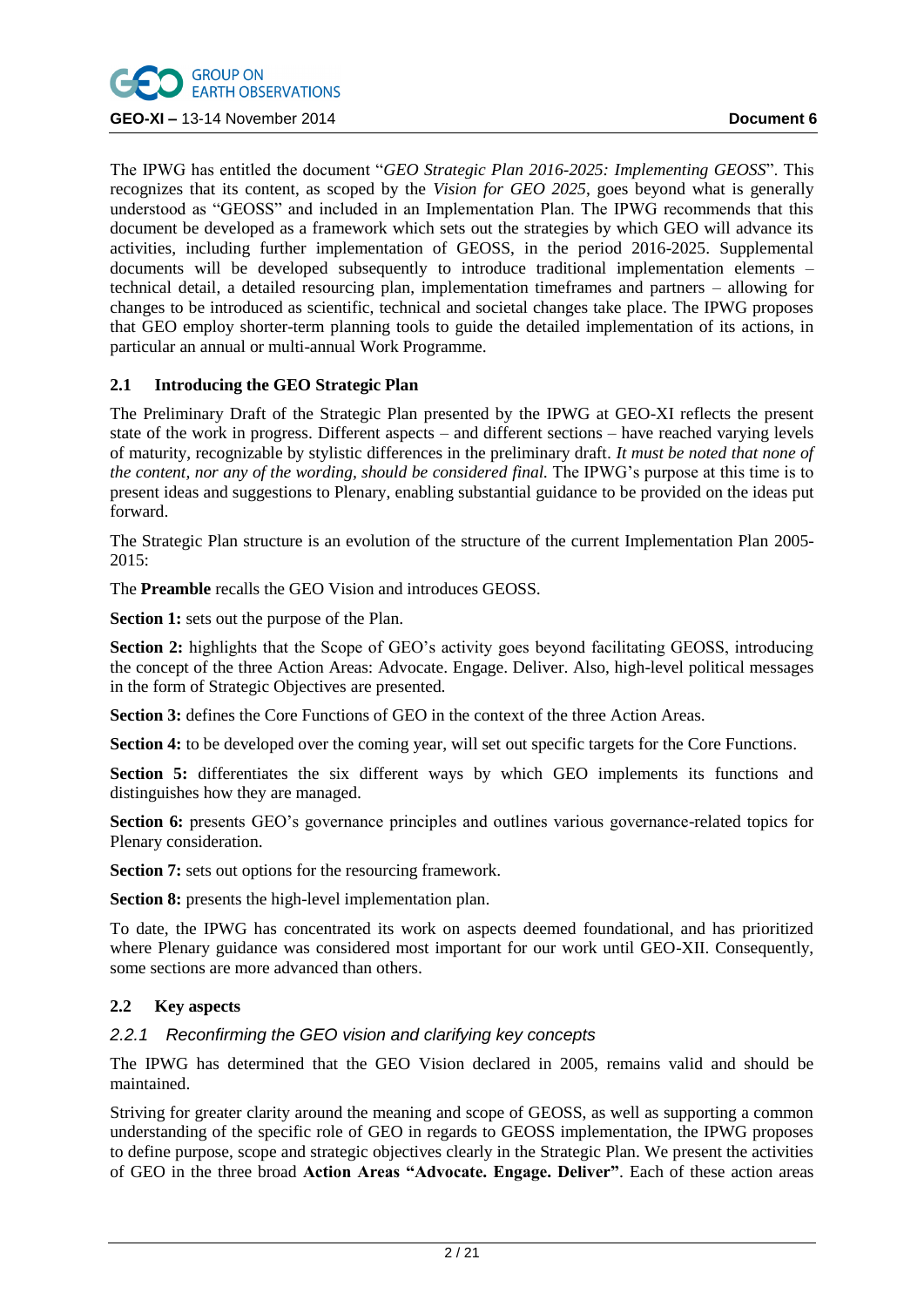contains a number of specific **Core Functions**, to be implemented by GEO. The IPWG has derived these Core Functions from the higher-level functions in the Vision for GEO 2025 paper. They include infrastructure elements and cross-cutting activities.

#### *2.2.2 Three Strategic Objectives, many measurable targets*

The draft Strategic Plan distinguishes between strategic objectives and measurable targets. While the Strategic Objectives serve to guide the strategic positioning of GEO and are therefore intended to be articulated as 'political messages', the targets serve primarily to plan, manage, monitor and evaluate progress of GEO activities. Thus, IPWG intends to **develop specific, measurable targets for the Core Functions** that can support evaluation of progress.

It is worth pointing out that the political messages presented in terms of Strategic Objectives, as well as the Core Functions, in this Strategic Plan are fully consistent with the guidance provided in the Vision for GEO 2025. However, in an effort to use consistent terminology for added clarity, the IPWG has re-defined these terms (i.e. "Strategic Objectives" and "Core Functions").

#### *2.2.3 Using Societal Benefit Areas for building communities*

The Societal Benefit Areas have come to be a recognized staple of GEO. However, they have fallen short of enabling cross-community linkages effectively. Therefore, IPWG proposes to **evolve the current set of Societal Benefit Areas** to make them a tool for engaging communities more optimally.

#### *2.2.4 GEO's Management Framework: Striking a balance between flexibility and structure*

Both the Monitoring and Evaluation activities of GEO and responses from the broader GEO Community during IPWG engagement activities have highlighted the need to evolve the way by which GEO manages its activities within its voluntary framework. The IPWG considers this an important area for improvement for GEO. It therefore proposes that GEO define **six different management mechanisms**, each clearly **different in terms of the management and resourcing** approach taken. By this, GEO can retain the flexible management framework that has allowed communities to gather and work on a broad range of Earth observation topics, while enabling GEO to prioritize its resources effectively on specific issues.

The draft Strategic Plan indicates key aspects of the six ways in which GEO can manage its acvities. IPWG intends to develop an Annex to the Strategic Plan to detail the management arrangements for these, including a transition plan for current activities.

# *2.2.5 A strengthened GEO Secretariat*

It should be noted that the proposed role for the GEO Secretariat in the management framework would strengthen the Secretariat compared to the current status quo. It would also provide for substantially stronger roles for those Participating Organizations and Members contributing to specific Initiatives.

The GEO Secretariat would propose annual Work Programmes, to be adopted by GEO, which set out its planned implementing actions. Together with a report on the activities ongoing within GEO this would **replace the current GEO Work Plan**. This approach serves, first, GEO"s management of its own activities. Second, the clear distinction between activities that GEO implements (included in the Work Programme) and those that others implement with GEO facilitation (presented in the Activities Report) helps position GEO more clearly in its relations with stakeholders.

# *2.2.6 A principled approach to governance with delegated authority to subsidiary bodies*

On Governance, IPWG proposes including a set of Governance Principles in the Strategic Plan. To efficiently support the required governance functions and enable a stronger role for Participating Organizations, IPWG proposes that Plenary formally delegate decisions on clearly defined aspects to subsidiary bodies, including the Executive Committee.

Also dedicated **advisory bodies** would be set up and mandated to guide the development of GEO Initiatives or Activities.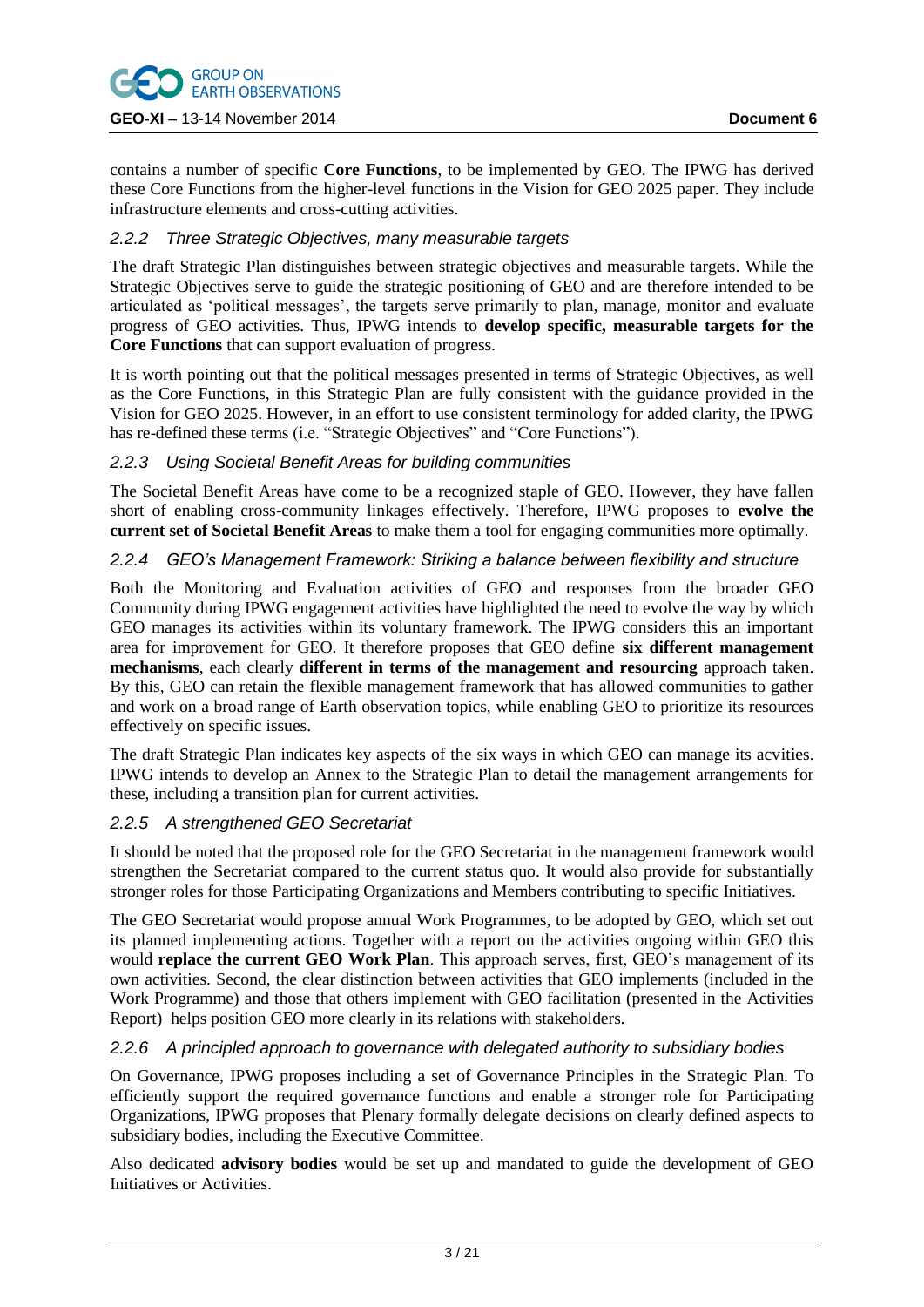Under the proposed management arrangements, the **GEO Implementation Boards would be replaced** with appropriate subsidiary governance bodies to which Plenary would delegate responsibility, and by advisory bodies serving and supporting the GEO Flagships, Initiatives and Activities. The IPWG recognizes that such a change from Implementation Boards to a future structure matching the necessary functions in GEO must be approached with great care. A dedicated transition plan is needed to ensure that the valued membership of current boards will continue to be engaged in the appropriate function under the future set-up.

While the detailed governance structure would be defined in the GEO Rules of Procedure, to provide for appropriate flexibility, the IPWG intends to prepare a specific recommendation for decision by GEO-XII. To guide the development of this proposal, the IPWG requests guidance from Plenary on **five general topics** presented in the draft Strategic Plan:

**Topic 1**: whether different categories of Participating Organizations should be established as an instrument to strengthen their role.

**Topic 2**: whether criteria for accepting Participating Organizations should be revised, also aiming for a stronger role for the Participating Organizations.

**Topic 3**: whether Participating Organizations should have decision rights at Plenary.

**Topic 4**: whether the composition of, and nomination mechanisms for, the Executive Committee should be reviewed.

**Topic 5**: whether GEO should explore changes of legal status and regionalized models for the GEO Secretariat.

#### *2.2.7 Matching GEO's ambition and resources*

Finally, the IPWG has considered options for a strengthened framework for resourcing GEO activities, while continuing the current model of voluntary commitments. The main mechanism for GEO Flagships and Initiatives proposed in the draft Strategic Plan is that GEO Members and Participating Organizations make *specific* **commitments** at the time the respective activity is accepted. The availability of these resources will be monitored and reported regularly. Note that such resources need not be limited to public sources.

To strengthen the resourcing framework of the GEO Secretariat, the IPWG suggests the GEO Work Programme, setting out the annual plans for activities by the GEO Secretariat, include a more robust budget. This will serve to align available resources with the activities and to identify priorities as needed. The IPWG also seeks guidance from Plenary on whether Members envision indicative contributions to the operations of the GEO Secretariat.

# **3 GUIDANCE SOUGHT FROM PLENARY**

The IPWG requests that Plenary:

- Agree with the Scope of GEO activities in the three broad Action Areas "Advocate. Engage; Deliver." and confirm the GEO Core Functions presented in the draft Strategic Plan;
- Take note that the IPWG intends to propose an evolved set of Societal Benefit Areas at GEO-XII;
- Take note that the IPWG intends to propose specific targets for the GEO Core Functions;
- Comment on the proposed management approach, including the six management mechanisms;
- Provide guidance on governance options and take note of IPWG's intention to propose an evolved governance framework at GEO-XII; and
- Provide guidance on the question of indicative contributions to the GEO Trust Fund.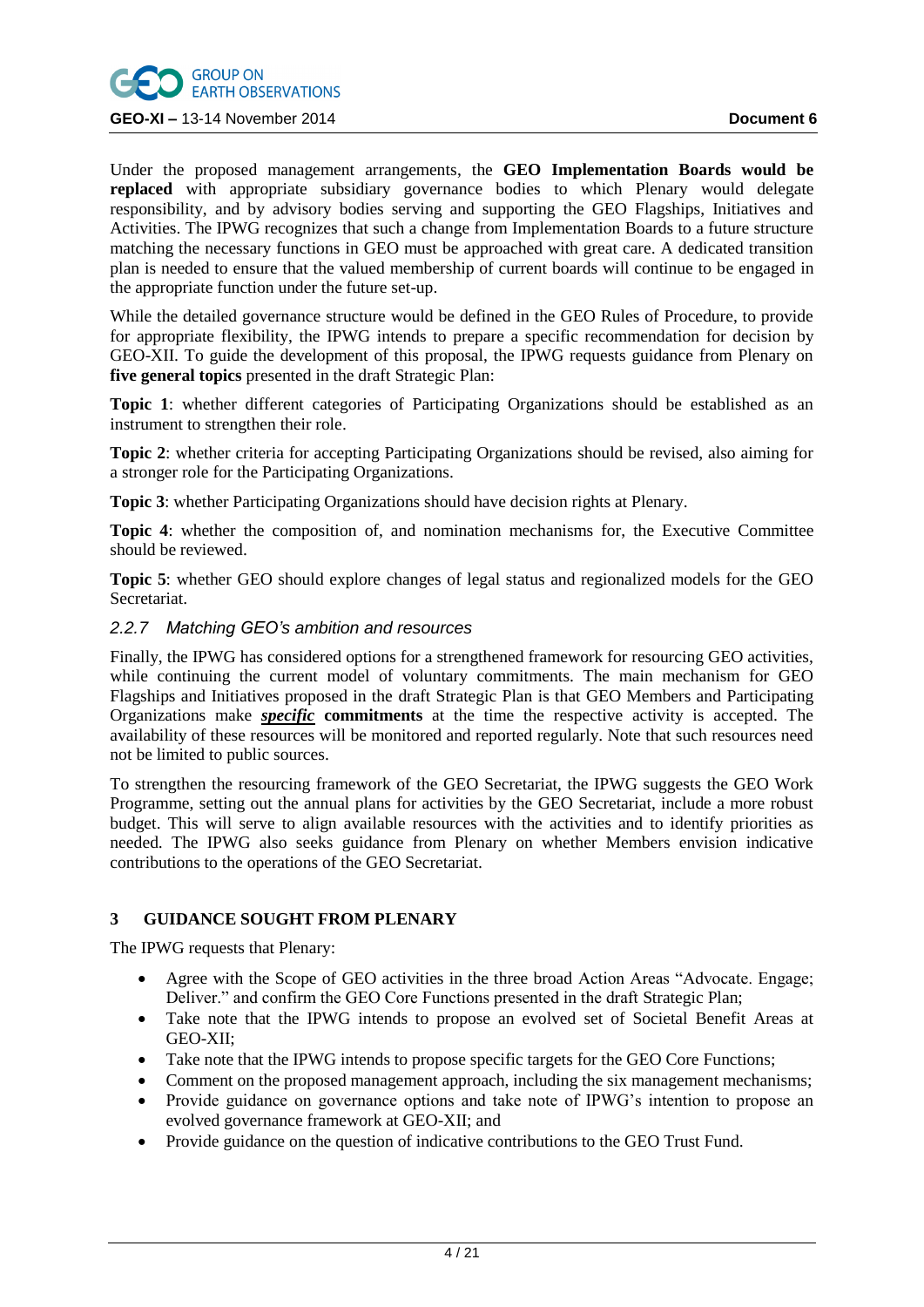

# PAGE INTENTIONALLY BLANK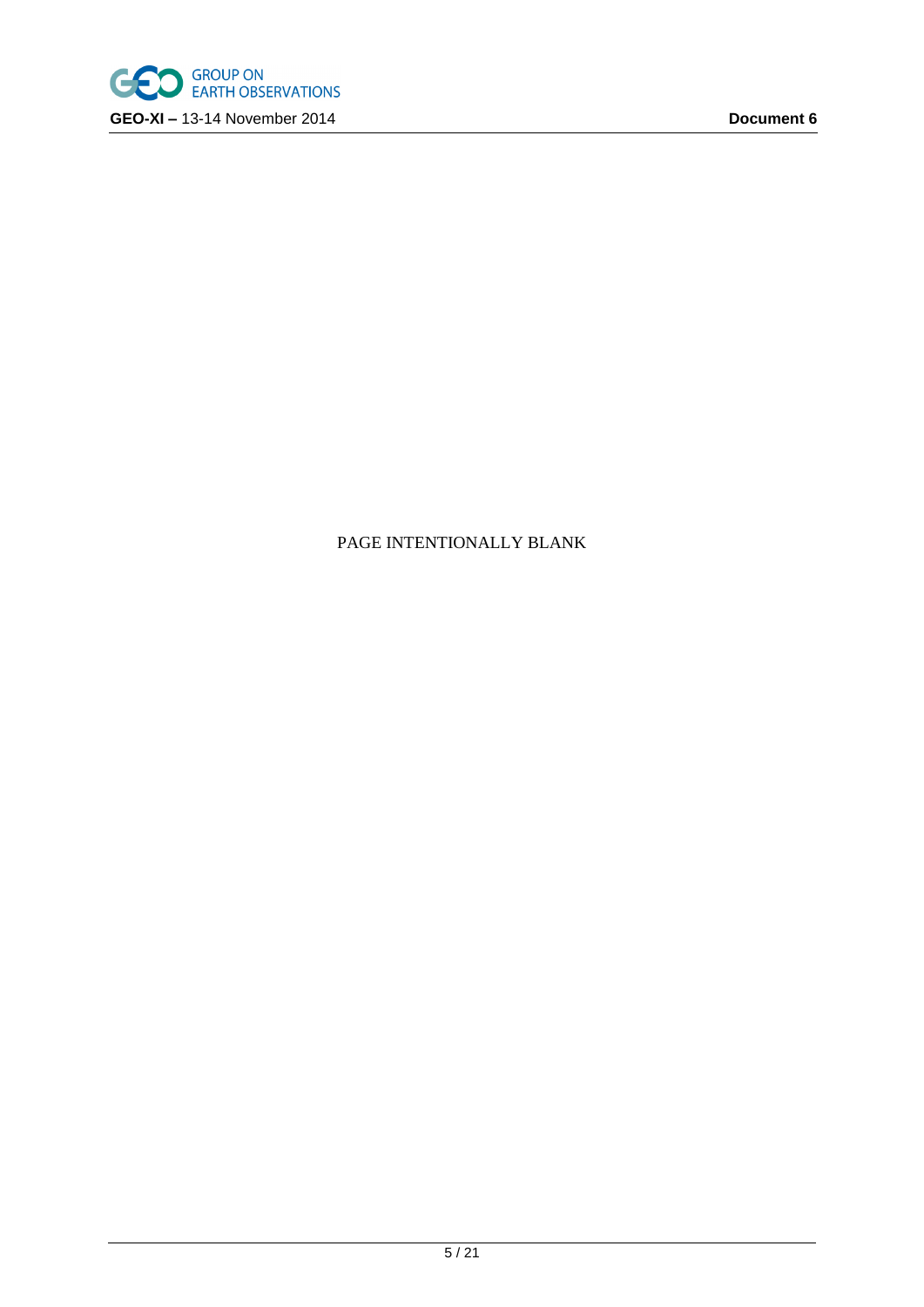

*This draft outline of the GEO Strategic Plan 2016-2025: Implementing GEOSS represents the work of the Implementation Plan Working Group (IPWG) to date and contains initial considerations on the next ten years of GEO activities.* 

*These considerations are presented to Plenary for discussion; boxed text (single border) indicates instances where Plenary guidance is sought on a particular topic, or Plenary acceptance of an IPWG recommendation is requested. Foundational GEO documents referenced in the text will be included in an Annex to the final Plan.*

*Text in italics and light grey indicate informal annotations and comments from the IPWG, to provide context and illustrate the thinking behind more formal text (black, non-italics).*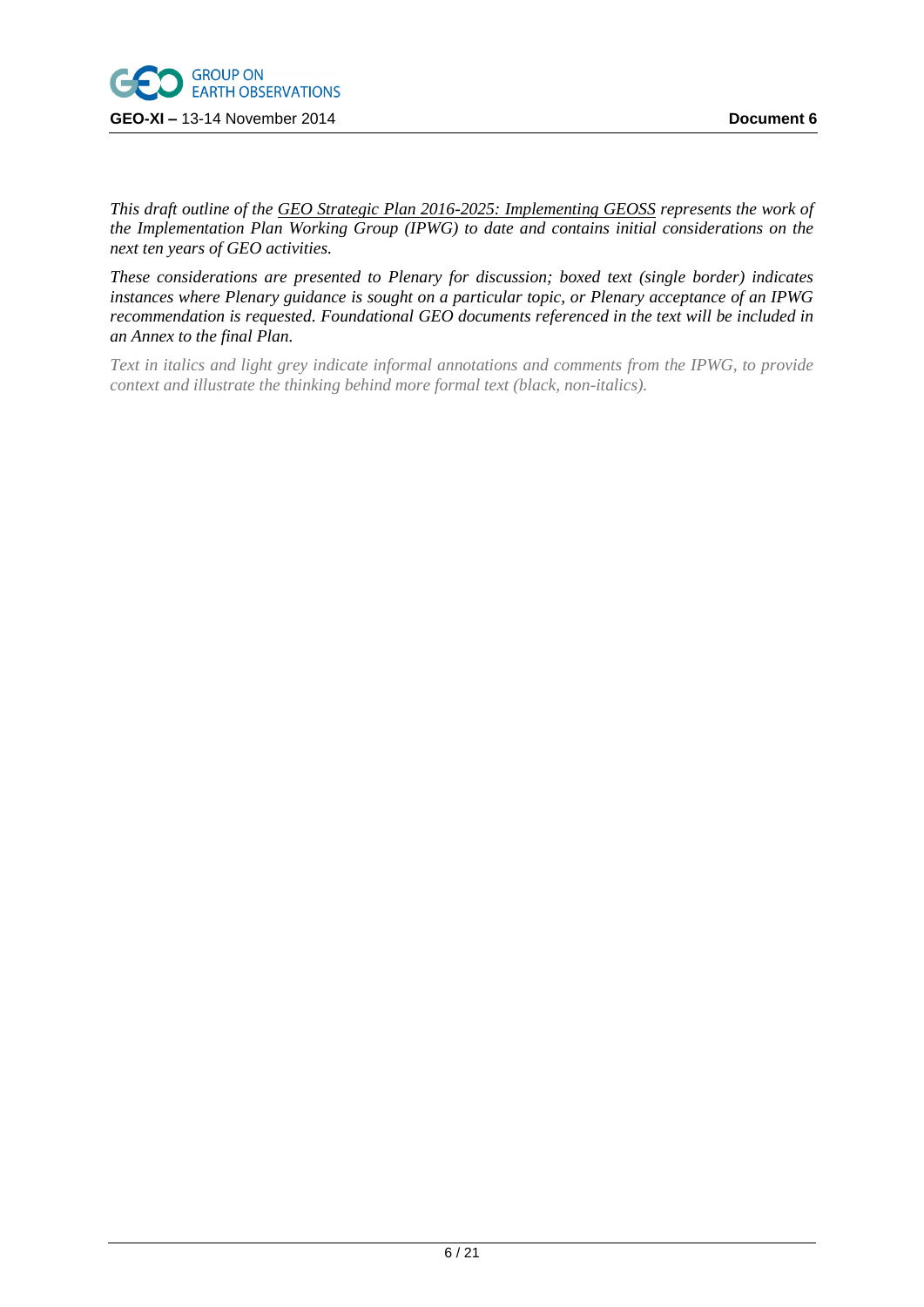

# **GEO Strategic Plan 2016-2025: Implementing GEOSS**

Preliminary Draft

#### **PREAMBLE**

*This preamble confirms the Vision for GEO (from the Vision for GEO 2025: Vision): a future wherein decisions and actions for the benefit of society are informed by coordinated, comprehensive and sustained Earth observations.*

Food security - water security - energy security - resilience to natural hazards - mitigation of, and adaptation to, climate change - developing a sustainable economy: these are among our greatest global challenges. These challenges are driven by Earth"s changing, interconnected, environmental conditions, in concert with human activities and policy decisions made at every level of a global society. To address these challenges wisely, decision-makers around the world require comprehensive, sustained and integrated observations, data and information about the Earth and its changing conditions.

Observing the Earth and understanding its interlinked systems is too large a task for any one government or organization. The intergovernmental Group on Earth Observations (GEO) is a global partnership of governments and organizations that envisions a future wherein decisions and actions for the benefit of society are informed by coordinated, comprehensive and sustained Earth observations. GEO works through voluntary best efforts to create the Global Earth Observation System of Systems (GEOSS) from among thousands of individual Earth observations and information systems. With this distinct, integrated approach, the GEO community is putting the best available science and technology to work to deliver critical environmental knowledge across a range of societal benefit areas.

#### **1 INTRODUCTION: PURPOSE OF THIS PLAN**

*This section provides information on what we have learned over the past 10 years and cites the guiding principles (what remains, what should be improved, what is new). The introduction bridges the gap between then and now. It motivates the new plan.*

This Plan sets out a strategic framework for GEO to fulfill its vision, achieve its strategic objectives and produce key deliverables while determining structures and resources needed to accomplish these goals. The Plan will be implemented through a set of activities within specific timeframes that will be defined in annual or multi-annual Work Programmes. While the strategic objectives are expected to endure throughout the 10-year span, the Work Programmes will be updated periodically to account for changes that impact the course of implementation.

#### **For Plenary acceptance:**

The IPWG recommends Plenary acceptance of the title proposed for this Plan (GEO Strategic Plan 2016-2025: Implementing GEOSS) and of its purpose as described here.

#### **2 PURPOSE, SCOPE AND STRATEGIC OBJECTIVES**

*This section describes the GEO Mission and outlines political messages in terms of "Strategic Objectives". It scopes how GEO works, who the GEO community is, and who the GEO users are.*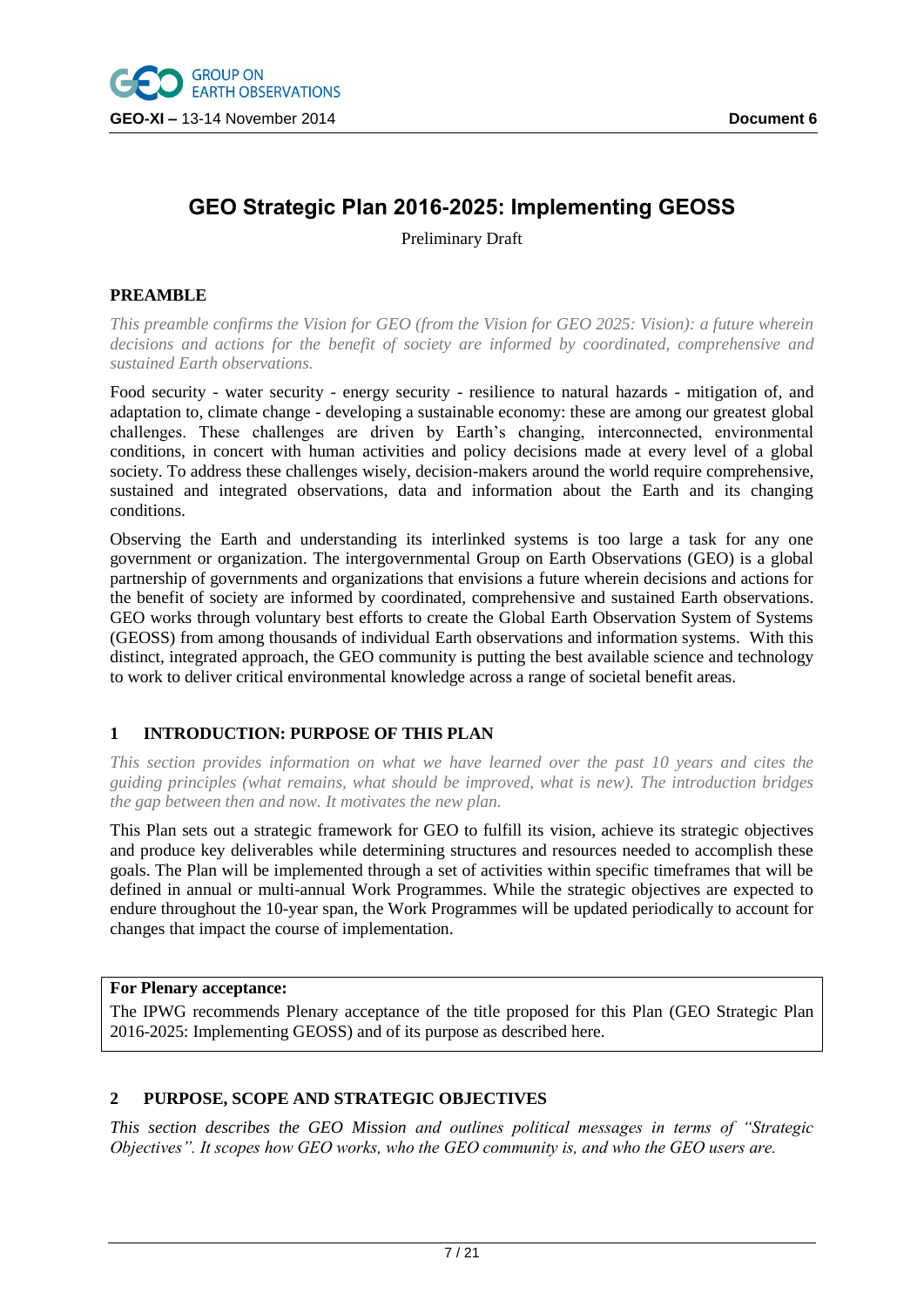# **2.1 Purpose**

*(From the Vision for GEO 2025: Case for GEO)*

The purpose of GEO is to further leverage its substantial accomplishments to improve the quality, timeliness, range and availability of Earth observations, data, information and knowledge in support of:

- Achieving national and international objectives for a resilient society, sustainable economies and a healthy environment worldwide;
- Addressing global and regional challenges by deepening understanding of Earth system processes and improving the link between scientific understanding and policy-making; and
- Fostering new economic opportunities, improving efficiency, and reducing costs to public sector budgets through innovation and collaboration.

#### **2.2 Scope and Strategic Objectives**

To successfully fulfill its Purpose, during 2016-2025, GEO will actively *advocate* for the value of Earth observations as the foundation of environmental information, *engage* with stakeholder communities to address every-day societal challenges, and *deliver* critical data, information and knowledge to inform decision-making. Collectively, these three areas of action – Advocate, Engage, Deliver – constitute the scope of GEO"s activity.

Informed, sound decision-making will lead to long-term economic benefits optimized for all elements of society, and to sustainable behavior by humankind in relation to Earth"s available environmental resources. Current and future decision-making will rely on the ability of expert communities to handle complex data from Earth observations and social and economic analyses. Through engagement with user communities, GEO will play a key role in: systematically identifying data needs and advocating for data provision; ensuring access to, while promoting interoperability among, multiple sources of data; and delivering the necessary tools, skills and services to allow intelligent exploitation of the data by the user communities. This end-to-end process of identifying needs, ensuring availability of data to develop critical information about key environmental challenges, and transforming that information into knowledge for end-users defines the scope of GEO, potentially bringing benefits to users at each step.

*While recognizing the value of the GEO global approach, the IPWG fully acknowledges the clearly expressed need for strengthened regional coordination in conducting GEO activities and in implementing GEOSS, and will explore different options responding to this need.*

# **2.3 Advocate**

#### **Strategic Objective 1:**

GEO will ADVOCATE the value of Earth observations as a vital means of achieving national and international objectives for a resilient society, and sustainably growing economies and a healthy environment worldwide.



Having proven the benefits of open data sharing during its first ten years of existence, GEO will continue to be the champion and key advocate for data sharing at a global level, and will work with countries and partner organizations to endorse full and open access to Earth observation data in relevant international processes. In order to ensure continued

Figure 1: The three overlapping Strategic Objectives of GEO through 2025.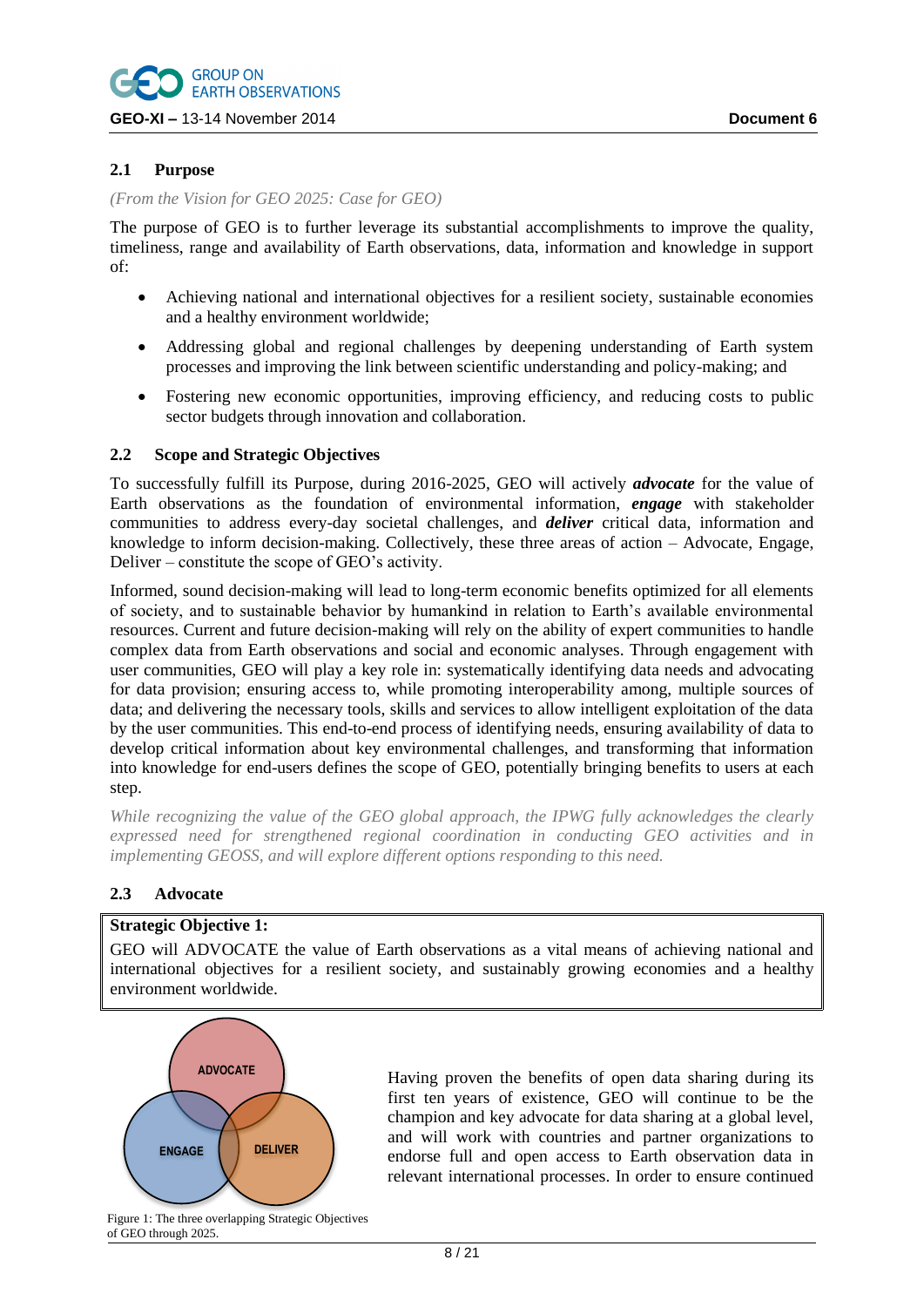availability of Earth observation data, knowledge and information, GEO will, through its stakeholders, advocate the need to: improve observations of the Earth system; sustain national investments and leverage international collaborations; integrate emerging technologies as appropriate; and systematically identify user needs and observation gaps. To further maximize the value and benefit from data sharing, GEO will continue to work with partners to promote the use of key data management principles, as well as common standards and interoperability arrangements. This will ensure that data and information from different origins and type are comparable and compatible, facilitating their integration into models and the development of applications to derive decision support tools.

Finally, GEO will work to champion and coordinate strategies for acquiring Earth observations with relevant existing and emerging global initiatives having complementary mandates. In collaboration with these initiatives, GEO will seek to promote full and open access to Earth observation data, strengthen Earth observing networks and strategic planning, and identify the needs for applications and services in support of sound decision-making.

#### **2.4 Engage**

## **Strategic Objective 2:**

GEO will ENGAGE with stakeholder communities to address global and regional challenges by deepening the understanding of Earth system processes and improving the links between scientific understanding and policy-making.

A key tenet of GEO"s Vision is that the main purpose of publicly-acquired Earth observation data is to serve societal needs. True value is fully realized when this data is subsequently transformed into useable knowledge and information, to address these needs. GEO occupies a key, strategic, upstream coordination position in the international community with respect to observations, data and information about the Earth system, in support of other major initiatives. As such, GEO is wellpositioned to actively engage with key stakeholders, including, *inter alia*, United Nations (UN) bodies, donor organizations, businesses, and other communities of intermediary- and end-users. This engagement allows the building of strategic partnerships that will inform, leverage, and optimize research and development activities. The engagement also allows the catalysis of user-driven global and regional initiatives for specific end-use applications to address the multitude of societal challenges.

*The provisions/modalities to strengthen engagement with the UN and developing countries, as well as the private sector, together with the potential implications on governance, action areas and management arrangements, will be defined over the coming year.*

GEO will facilitate interactions among stakeholders to identify the needs in observations, and environmental and socio-economic data analyses, which can yield advances in many Societal Benefit Areas (SBAs). Reflecting the diversity of those users of the information and knowledge supplied through GEOSS, the SBA structure should be user-focused and consistent with its user communities, with each SBA defined by its purpose and scope.

*A revised set of SBAs will be defined over the coming year. Additional SBAs may be included post-2015, as they are identified. A potential, initial, non-exhaustive set of SBAs could consist of Energy, Health, Water Resource Management, Urbanization/Smart Cities, Food Security & Agriculture, Natural Resources, Disaster Management & Resilience. Such an SBA framework can serve as the primary interface between GEO and all stakeholders who wish to engage with GEO, enabling emergence of communities interested in seeking solutions to a common problem within a shared area of interest. The SBAs should not mix user domains with physical domains (e.g., "oceans" or "land cover").*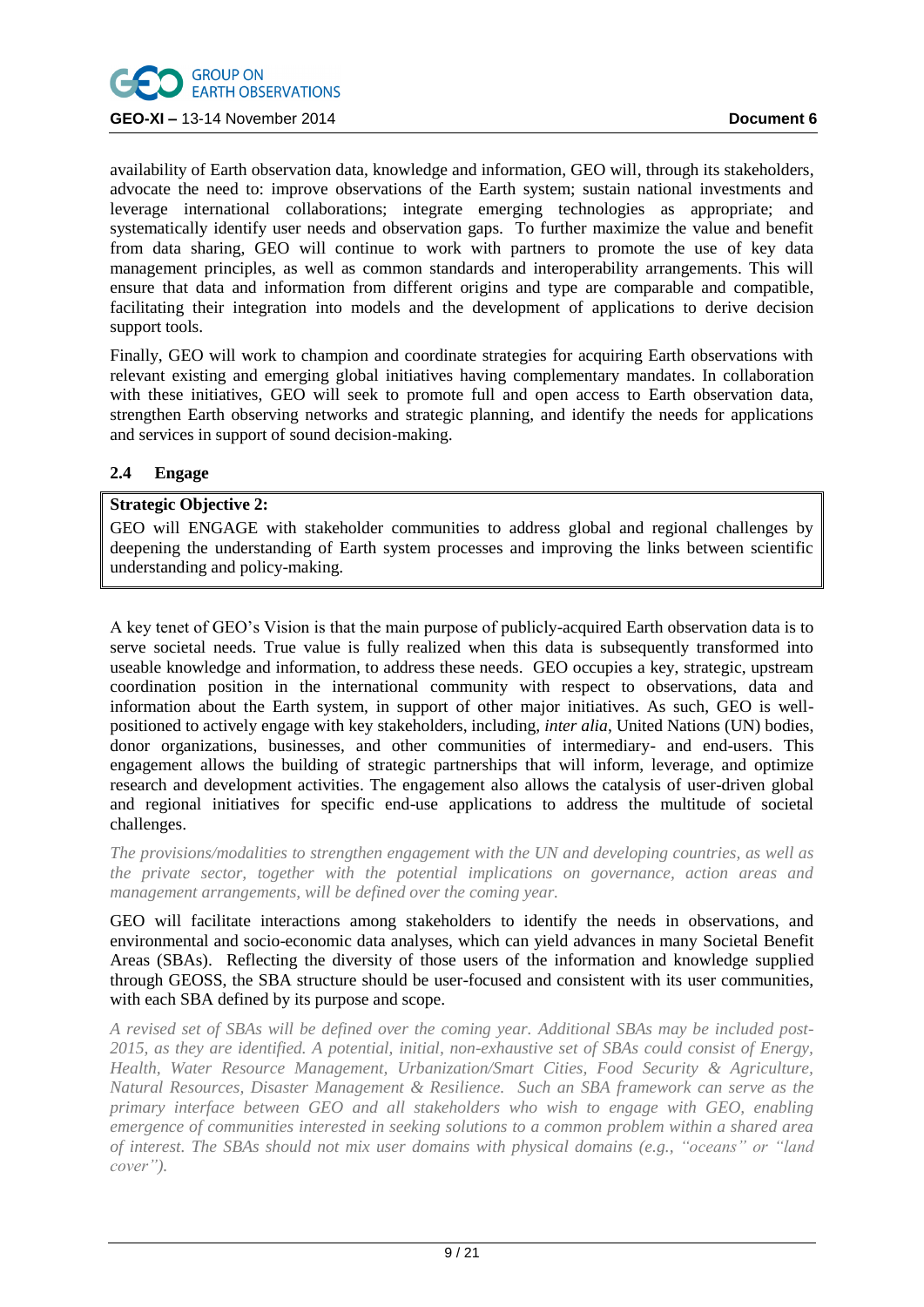To effectively and fully engage key stakeholder communities, GEO will work to augment its user base, broaden stakeholders" involvement and increase capacity in developing countries. This strategy will be pursued through community activities, and centrally-coordinated actions and initiatives, including global and regional initiatives, making use of all relevant information sources. Where appropriate, the development of associated services may also be pursued, while arranging for their subsequent uptake by relevant entities.

#### **2.5 Deliver**

# **Strategic Objective 3:**

GEO will DELIVER data, information and knowledge enabling stakeholders to: improve their decision-making processes; promote the exchange of best practices; enable the uptake of new technologies; and create new economic opportunities, while reducing costs to public sector budgets through innovation and collaboration.

*The Deliver Area of Action is where GEO directly provides specific information to particular user groups. This happens through implementing pilot programmes or projects, or operating technical elements that provide access to GEOSS resources.*

Drawing on its engagement with stakeholders, GEO aims to: ensure access to data, information and knowledge, while increasingly promoting interoperability among multiple sources of data; and deliver the tools, knowledge and services suitable for intelligent exploitation by user communities.

To deliver more information and knowledge faster and farther, in response to the demand for newer and better decision support tools against the backdrop of technological innovation, GEO will advance the evolution of GEOSS. Through the implementation of a robust and user friendly GEOSS that links available systems, and by taking advantage of existing repositories, including those considered "big data", GEO will facilitate enhanced access to:

- 1) national, regional and global Earth observation data and information (including model simulations);
- 2) socio-economic data and information;
- 3) information about existing data gaps;
- 4) tools to transform a broad range of data and information, from environmental to socioeconomic, into useable formats for resource management and decision-making; and
- 5) knowledge underlying the use of data, information and tools for decision-making.

*A figure clarifying the relation between a number of these elements, such as Earth observation systems; other sources of data (e.g., socio-economic data); standards and interoperability; highperformance computing and modeling; visualization; user needs; decision support; and decisionmakers, will be developed and included here in the final Strategic Plan.*

# **3 AREAS OF ACTION / CORE FUNCTIONS**

*The actions of GEO described in this Strategic Plan are those in which GEO plays an important, often leading, role. It does not define actions taken by Members or Participating Organizations, individually or in groups, outside the scope of GEO.* 

*This Strategic Plan defines those actions of which GEO takes ownership, to help position GEO with respect to other organizations, programmes, and stakeholders in general.*

*In keeping with Section 2 (Purpose, Scope and Strategic Objectives) above, GEO activities may be grouped into three areas of action – Advocate, Engage, and Deliver – and categorized as follows. It should be noted the IPWG realizes that some Core Functions could be categorized differently or into more than one area of action, as the overlapping circles in Figure 1 (Section 2) illustrate. The IPWG*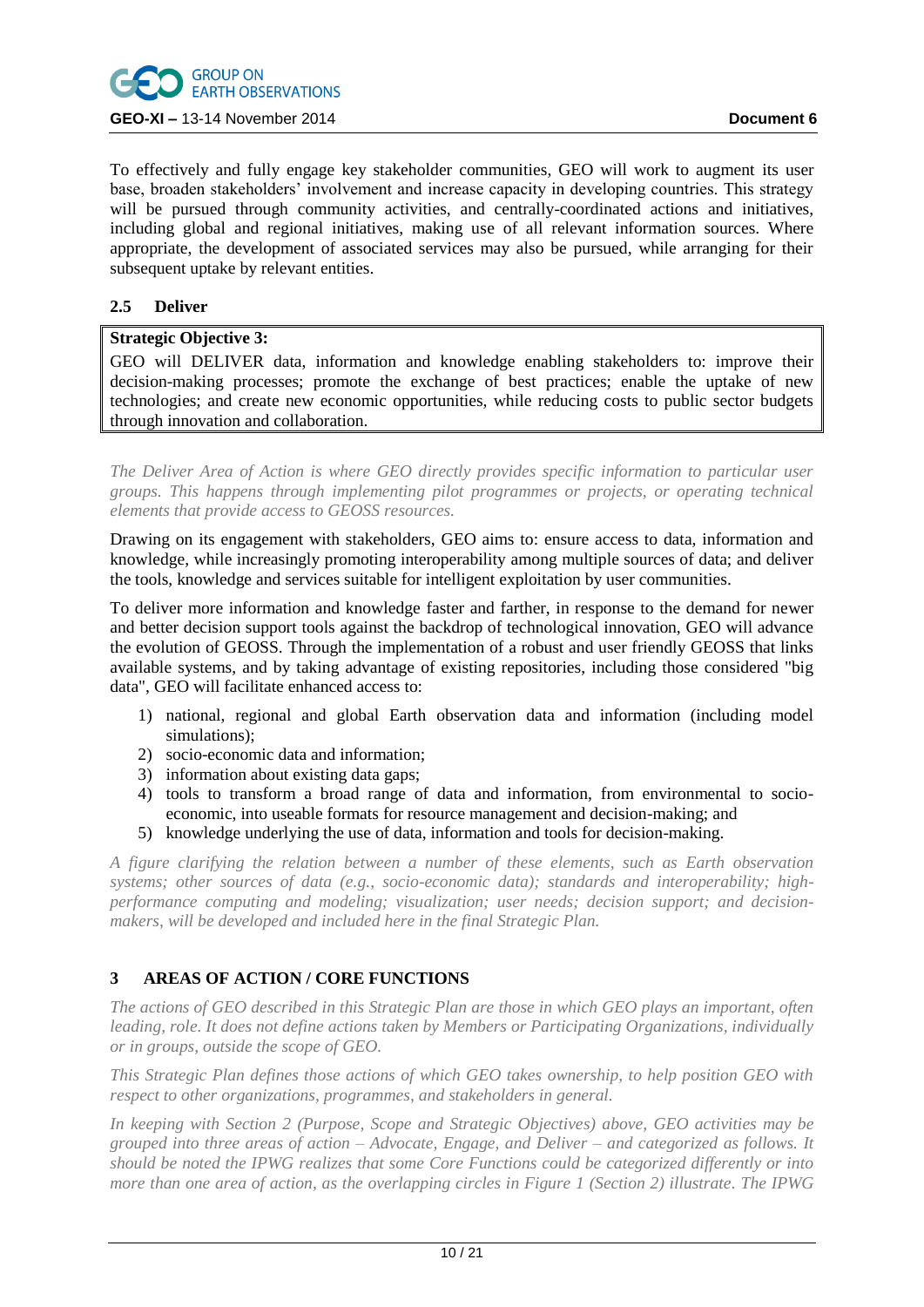

*considers that the categorization is primarily for presentation, and different individual views should not impact the way the Core Functions are implemented by GEO.*

*No priority is implied by the order of Core Functions.*

# **3.1 Advocate**

- Promote the adoption of free, full, open and timely data access as a societal benefit;
- Foster and develop commitments to strengthen and sustain observation systems (space-based, airborne and particularly *in situ*) and networks of observation systems;
- Document the need to protect the radio frequency spectra currently allocated for, and critical to, Earth observations;
- Develop common strategies to inform investment planning for observing systems to enable identification of gaps, create synergies and maximize benefits from these systems;
- Systematically identify, prioritize and mitigate gaps in information-chain knowledge, between observations and decisions in the arena of global and regional decision support;
- Document observation and related information requirements as a basis for coordinated strategies and action;
- Enable development of citizen observatories and crowd-sourcing as a means to strengthen and broaden *in situ* observing systems, as well as facilitating the use of data at multiple scales; and
- Actively promote the development of Earth observation-based information services in support of the global sustainable development agenda and evidence-based decision-making.

# **3.2 Engage**

l

- Serve as a "knowledge broker"<sup>2</sup> for Earth observations and environmental information;
- Promote collective action on the basis of shared interest through fostering a coherent global observation-based understanding of key environmental challenges by stakeholders at all levels of decision-making, from political leaders to citizens;
- Demonstrate the value of Earth observations to diverse stakeholder groups, including the private sector, foundations, UN organizations, and civil society, with a purpose to cultivate demand for, and foster the use of, Earth observations;
- Grow GEO"s user base by initiating and developing relationships with communities of downstream users of Earth observations and information, and by focusing on understanding their needs, mission objectives, and preferred methods to receive and use information, in the quest to determine how GEO can help them meet those needs and objectives;
- Promote an "acting local thinking global" mentality by strengthening national and regional capabilities to implement and make use of GEOSS, through activities such as the dissemination of best practices, strengthening of regional user communities, developing regional and national Earth observation plans, and focusing on the access to, and use of, Earth observations to deliver practical local outcomes; and

<sup>&</sup>lt;sup>2</sup> GEO brings together the "producers" of knowledge and the potential users who need this knowledge to make decisions in a broad sense. The knowledge is collected and produced through all GEO activities and the results made accessible through GEOSS in terms of data, information, models, tools, methodologies, products, services, best practices and success stories.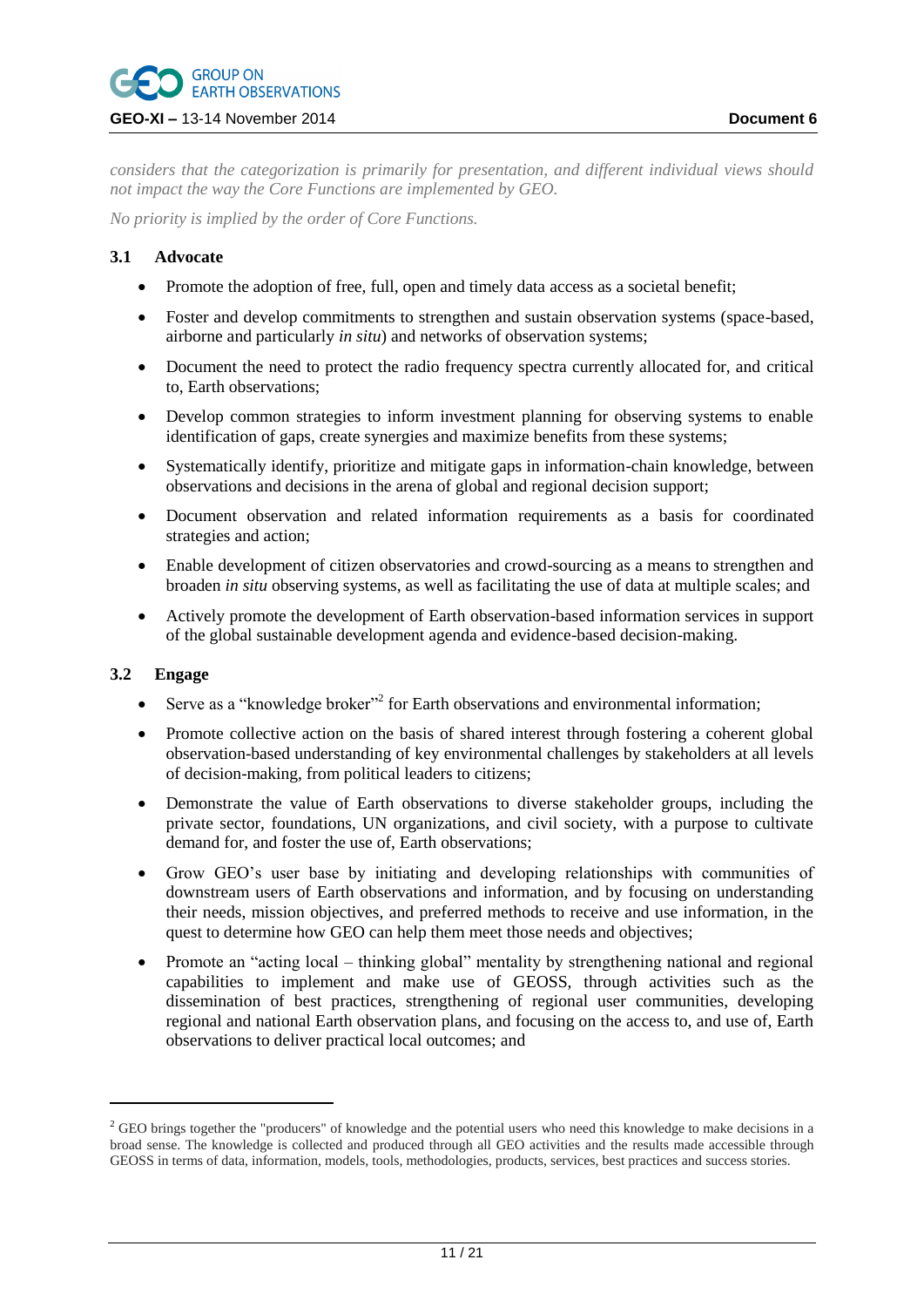

 Strengthen existing communities of practice and create new ones as needed, actively promoting interoperability and connectivity among the existing and developing community portals.

#### **3.3 Deliver**

- Operate the common components of GEOSS, including a GEOSS Portal, to provide access to GEOSS data and information resources, such as a comprehensive collection of information on available Earth observations and its use (e.g., a GEO "knowledge base");
- Provide information on the availability of, and access to, free, full, open and timely data within the GEOSS Data Collection of Open Resources for Everyone (GEOSS Data-CORE);
- Accelerate and incubate the evolution of GEOSS information delivery capabilities through prototyping services on the basis of GEOSS Implementation Pilots and new user requirements;
- Expand the content of GEOSS by systematically pursuing strategies for promoting availability of, and access to, the totality of data and information, thereby enabling users to access a complete suite of resources necessary for solving a particular problem;
- Systematically, co-define and document observation requirements, jointly with user communities, to determine and prioritize gaps in the availability of observations, and share this information as a GEOSS resource;
- Develop and implement GEOSS Data Management Principles to promote the adoption of best practices for sound data management, which include improving certain aspects such as: interoperability; data quality documentation; traceability of sources and methods for data, products and information; and long-term archiving and usability, in order to provide GEOSS users with sufficient information to judge fitness for use;
- Share best practices for creating usable information through well-coordinated Earth observations and data management;
- Progressively harmonize the attributes of GEOSS data, proceeding from a set of minimum requirements for explicitly recorded data provenance, to inter-calibration of data collected in slightly different ways to, where possible, standardization;
- Enhance the integration of observation-based models within GEOSS in order to serve user needs for spatial, temporal and variable coverage, and promote interlinkages among models in different domains;
- Include social and economic data within the scope of GEOSS; and
- Promote the principles underlying integration of different classes of data, such as remote sensing, airborne, *in situ* and citizen observations, in the GEOSS information system.

# **4 TARGETS AND DELIVERABLES FOR 2016-2025**

*This section, to be completed over the coming year, outlines the specific targets in 2016-2025 for each of the three Areas of Action, in line with the three Strategic Objectives described in Section 2 and referring to the respective Core functions.*

# **5 MANAGEMENT**

*This section defines how the implementation of GEO activities will be managed. It recognizes that different types of activities require different implementation mechanisms which form the building*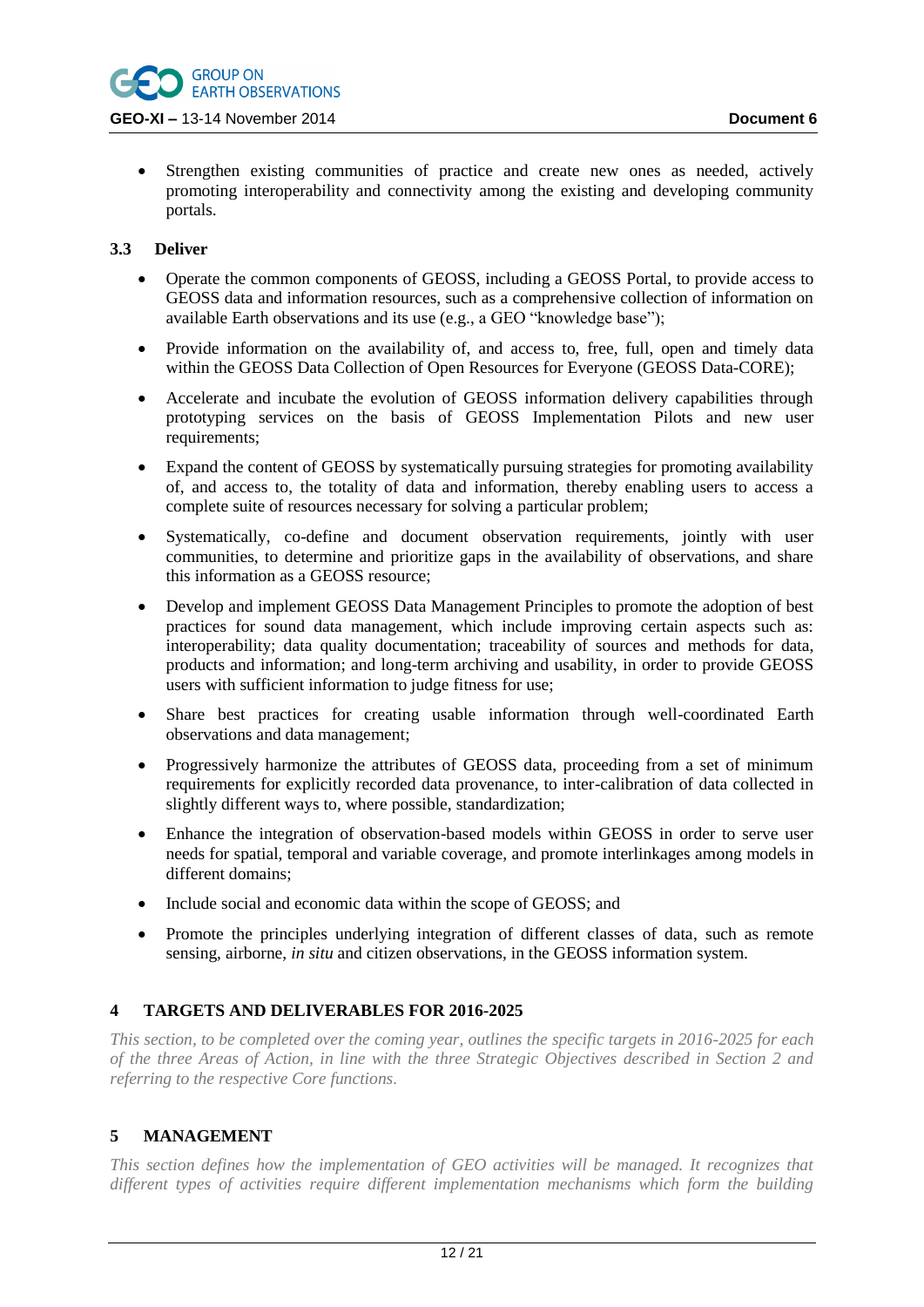*blocks of the overall management arrangement. In particular, this framework aims to distinguish clearly between more substantial activities with dedicated resources, and small-scale activities, often driven by best-effort initiatives of individuals. By accommodating all contributions adequately and appropriately, GEO can focus its resources on selected priorities and match expectations with available capacity. Thus, the concept framework below aims to help improve the effectiveness of the management of GEO activities.*

*The IPWG suggests six implementation mechanisms and identifies the key implications/features for each of them. The definition of the overall arrangement will be based on Plenary acceptance of these basic elements and on the interface with the decision-making processes and associated bodies (defined in Section 6 on Governance). The approaches to Monitoring and Evaluation will form an integral part of the overall management arrangement.*

# **5.1 GEO Management Mechanisms**

The objectives of GEO during the period 2016 to 2025 will be realized using the following six mechanisms:

- **Decisions of GEO:** decisions formally adopted by GEO are instrumental for coordinating policies or actions, advocating approaches, supporting Flagships or endorsing Initiatives. *[Adopting data management principles is one example of a GEO Decision];*
- **Community Activities:** may define user needs, explore or demonstrate technical possibilities or agree on specific protocols. Convened typically for a short period, some community activities may become: *[some Tasks or Task Components in the current Work Plan fall into this category];*
- **GEO Initiatives**: to demonstrate technical feasibility through pilot products, prove a user need and draft an implementation plan. Catalyzed by GEO and administered by the GEO Secretariat (hereafter "Secretariat") for a 1-3 year period during which an implementing team may be formed, those which are successful in attracting sufficient commitments from GEO Members and others to be implemented graduate to becoming: *[some more substantial Tasks of the current GEO Work Plan fall into this category];*
- **GEO Flagships:** led by Steering Committees consisting of domain users and providers, selfmanaged with assistance from the Secretariat, annually reporting progress to Plenary and periodically evaluated for effectiveness against their agreed objectives. Some may become self-standing Participating Organizations within GEO, or subsidiaries of GEO Participating Organizations, or continue as GEO Initiatives while they are able to generate sufficient impact to attract support for their activities. Regional GEOs can be implemented using this mechanism as well. *[The Global Forest Observation Initiative (GFOI), GEO Global Agricultural Monitoring Initiative (GEOGLAM), and GEO Biodiversity Observation Network (GEO BON) may be seen as models for GEO Flagships, with some modification of how their management is linked to GEO proposed.];*
- **GEO Cross-cutting Activities**: defined in the Work Programmes and performed by GEO Community task teams, with coordination by the Secretariat, designed to promote a programmatic approach within GEO. GEO Cross-cutting Activities include, for example, Capacity Building (over and above that done in the Initiatives and Flagships); Architecture, Einfrastructure and Standards; and Gap Analysis. *[The Tasks in the cross-cutting part of the GEO Work Plan would fall into this category, as well as the work of the Data Sharing Working Group and others.];*
- **GEO Secretariat Activities:** the routine and continued actions undertaken by staff employed, seconded to or contracted by the Secretariat, in order to give effect to GEO activities. Secretariat activities include, among others, maintaining and operating the common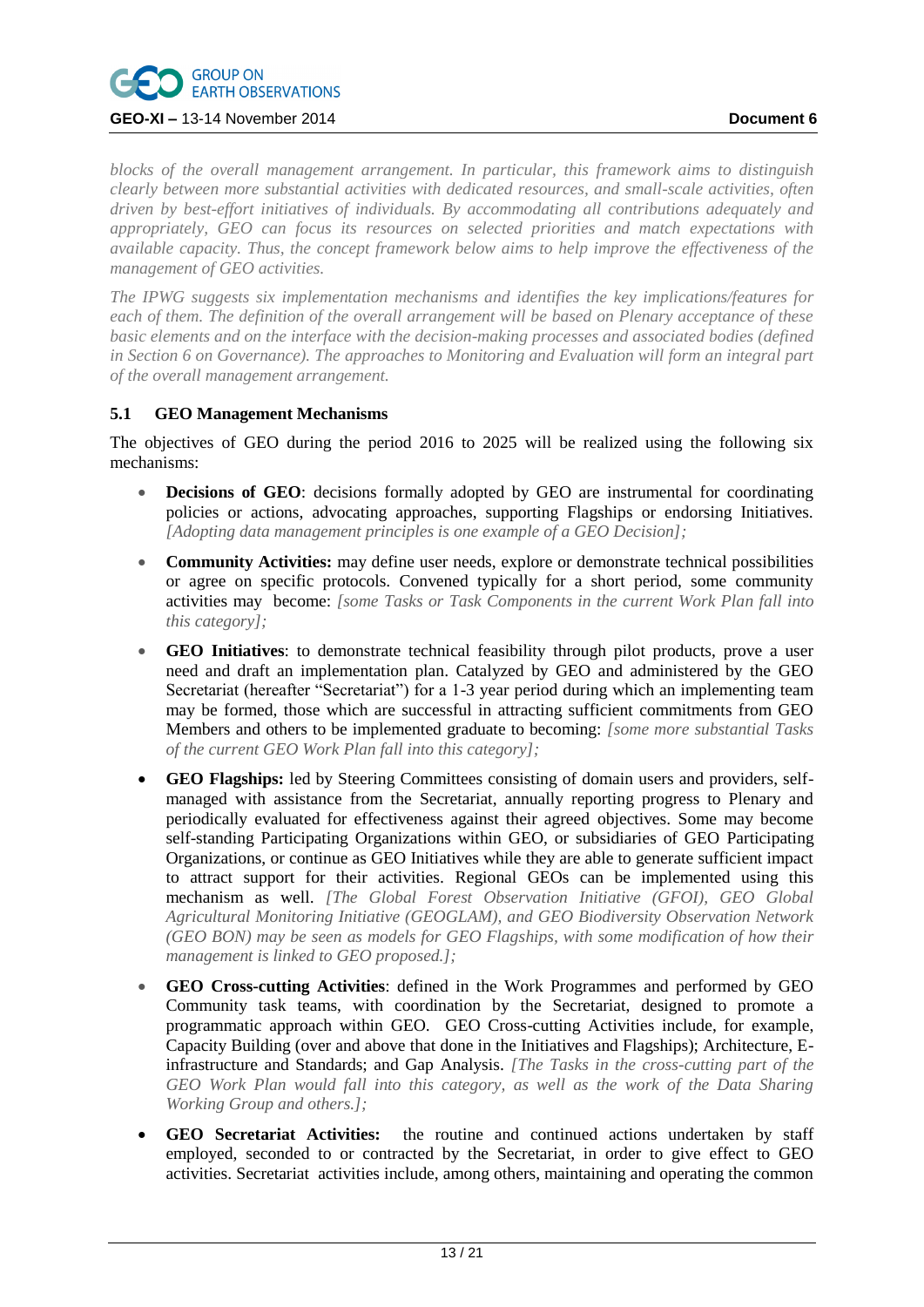#### components of GEOSS, including the GEOSS Portal, convening and recording the Plenaries, producing the annual Work Programme and Progress Reports, and communication and outreach to existing and new stakeholders. GEO Secretariat Activities are defined in the Work Programme and Rules of Procedure.

*The activity types outlined above reflect the actual evolution of GEO during its first phase; as such, formally transitioning to this structure should be feasible. At the end of its initial decade, GEO has produced three projects easily associated to Flagship-equivalent (GFOI, GEOGLAM, and GEO BON). The ambition during the second decade is to start three-to-five more, in a staggered fashion, based on the submission to Plenary of detailed demonstrations of need, capability, implementation plans and sufficient resource commitments. During the coming decade, the current Flagships will have found permanent institutional homes, or have become stand-alone organizations, or will have stopped operations. Every year, starting in 2016, GEO will support (through endorsement and, if needed, convening administrative support from the Secretariat) several Community Activities, which are selected by the Secretariat from brief proposals generated "bottom up" (from the broad Earth observation community) or "top down" (from GEO Plenary, Executive Committee or the Secretariat), covering the full spectrum of SBAs. These will have finite duration, and defined, measurable and achievable deliverables. Some Community Activities will be one-offs; others will demonstrate a need and potential to warrant Initiative status. If Initiatives succeed in crafting an implementation plan sufficiently compelling to attract adequate resource commitments from GEO Members and elsewhere, they will graduate to Flagships. (See Appendix, Table 1 for types of GEO Activities and their characteristics.)*

# **5.2 The GEO Work Programme and Progress Report**

*All GEO Activities would fall into one of the above six categories (Section 5.1). The IPWG proposes that GEO use two instruments for managing its actions:* 

**GEO Work Programme**: An annual or multi-annual Work Programme which defines the activities to be implemented by or coordinated in the subsequent year by the Secretariat (i.e. the GEO Secretariat Activities and the GEO Cross-cutting activities, as well as some GEO Initiatives). It may also describe (for reference) the plans of GEO Flagships according to their applicable planning instruments, and Community Activities according to the best knowledge of the Secretariat. The Work Programme would be required to be consistent with the level of resources available to the Secretariat and thus require appropriate priorities be identified at the time of adoption.

**GEO Progress Report**: An annual report compiled by the Secretariat on all types of activities, drawing on the standard reports of the more substantial Flagships and Initiatives, and on best knowledge of Community Activities. This Progress Report should enable an evaluation of progress towards the targets identified in Section 4.

#### **For Plenary acceptance:**

The IPWG recommends Plenary acceptance that:

- 1) The six proposed Management Mechanisms (as outlined in Section 5.1 above) are sufficient to implement GEO and achieve its objectives.
- 2) The IPWG will develop a set of Management Procedures for each of the six Management Mechanisms proposed. They will become an Annex to the final Strategic Plan or included in the GEO Rules of Procedures.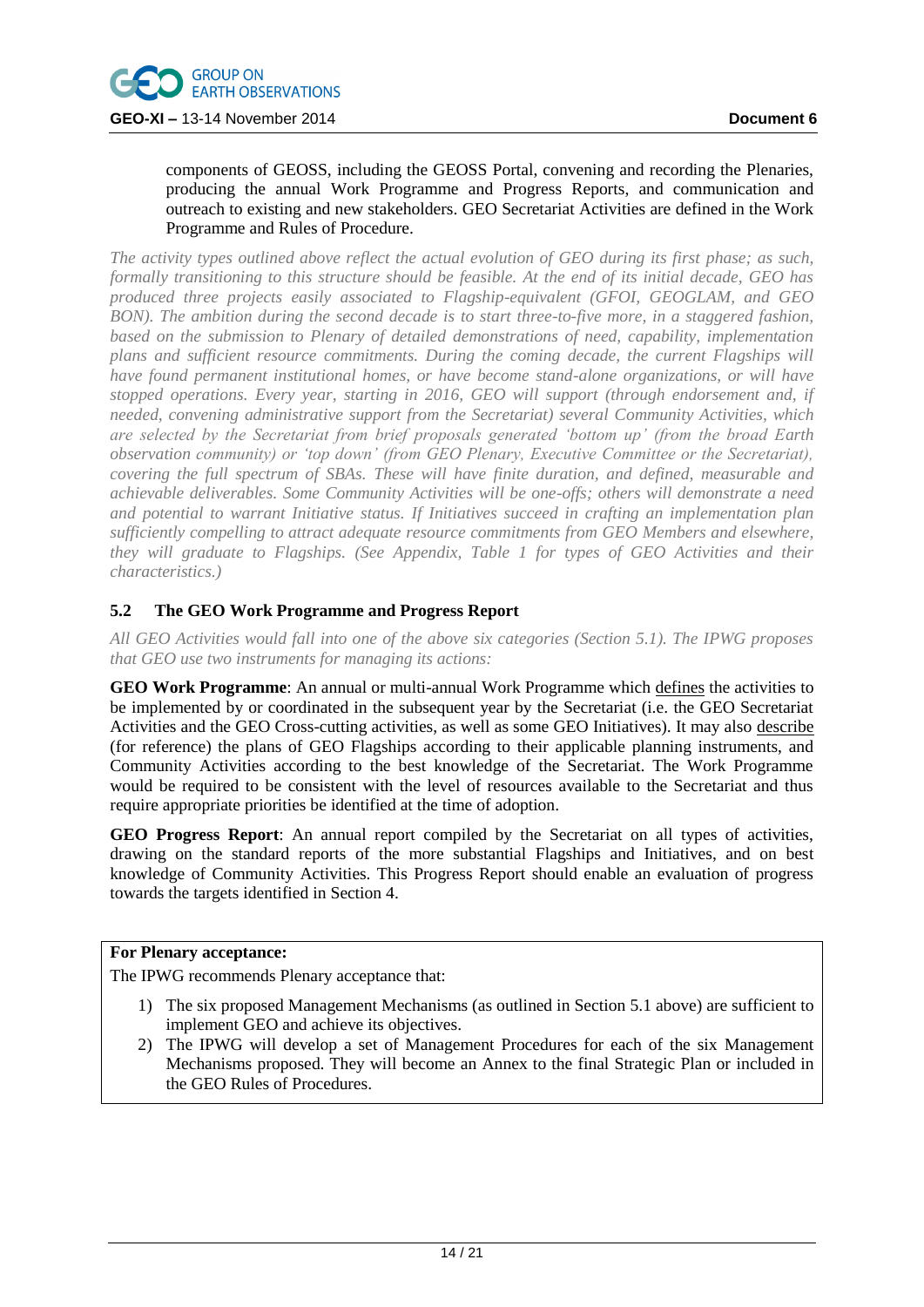#### **6 GOVERNANCE**

The GEO-X Plenary and Ministers have directed that the nature of GEO, established on a voluntary and legally non-binding basis, as well as the current basic GEO Governance structure, including the Plenary and the Executive Committee, should be maintained.

*While complying with that directive, a number of Geneva Ministerial decisions and associated recommendations adopted by GEO-X Plenary have impacts on the current GEO Governance provisions; they can be summarized as follows:*

- *Maintain the current nature of GEO, established as a voluntary and legally non-binding partnership;*
- *Improve the effectiveness of GEO actions;*
- *Strengthen the engagement with Participating Organizations, the UN in particular;*
- Strengthen the engagement with developing countries as well as foster regional cooperation;
- *Broaden the base of GEO stakeholders by engaging with non-governmental organizations, including the private sector;*
- *Explicitly broaden the purpose of GEO to include development of global/regional initiatives;*
- *Develop a knowledge base; and*
- *Sustain resources for GEOSS development and functioning.*

*Consistent with the above, the Ministers gave an explicit mandate to explore modifications to the current GEO Governance, and to develop a specific and strengthened framework for sustained resource commitments.*

*It is appropriate to note that many GEO-X recommendations may find their practical implementation not only as part of a new Governance scheme, but also in the definition of the targets for 2016-2025 in Section 4 (e.g., prioritizing activities dedicated to developing countries), and in the Management approach outlined in Section 5.* 

*The IPWG has consolidated a number of basic principles and elements in this regard, and has identified a number of topics that will be considered in the future, in order to develop proposals for an updated GEO Governance.*

#### **6.1 Governance Principles, Elements and Basic Organizational Structure**

The extent of the Governance is defined as the decision-making process(es) within GEO, and refers to the organizational bodies mentioned above (the Plenary and the Executive Committee). The GEO Governance "structure" interfaces with the GEO Management described in Section 5 above.

#### *6.1.1 Governance principles and elements*

In order to successfully achieve its purpose and to develop all related functions, GEO implements governance arrangements consistent with the following Governance principles:

- voluntary participation;
- consensus-oriented decision-making to the extent possible;
- accountability;
- transparency;
- responsiveness;
- effectiveness;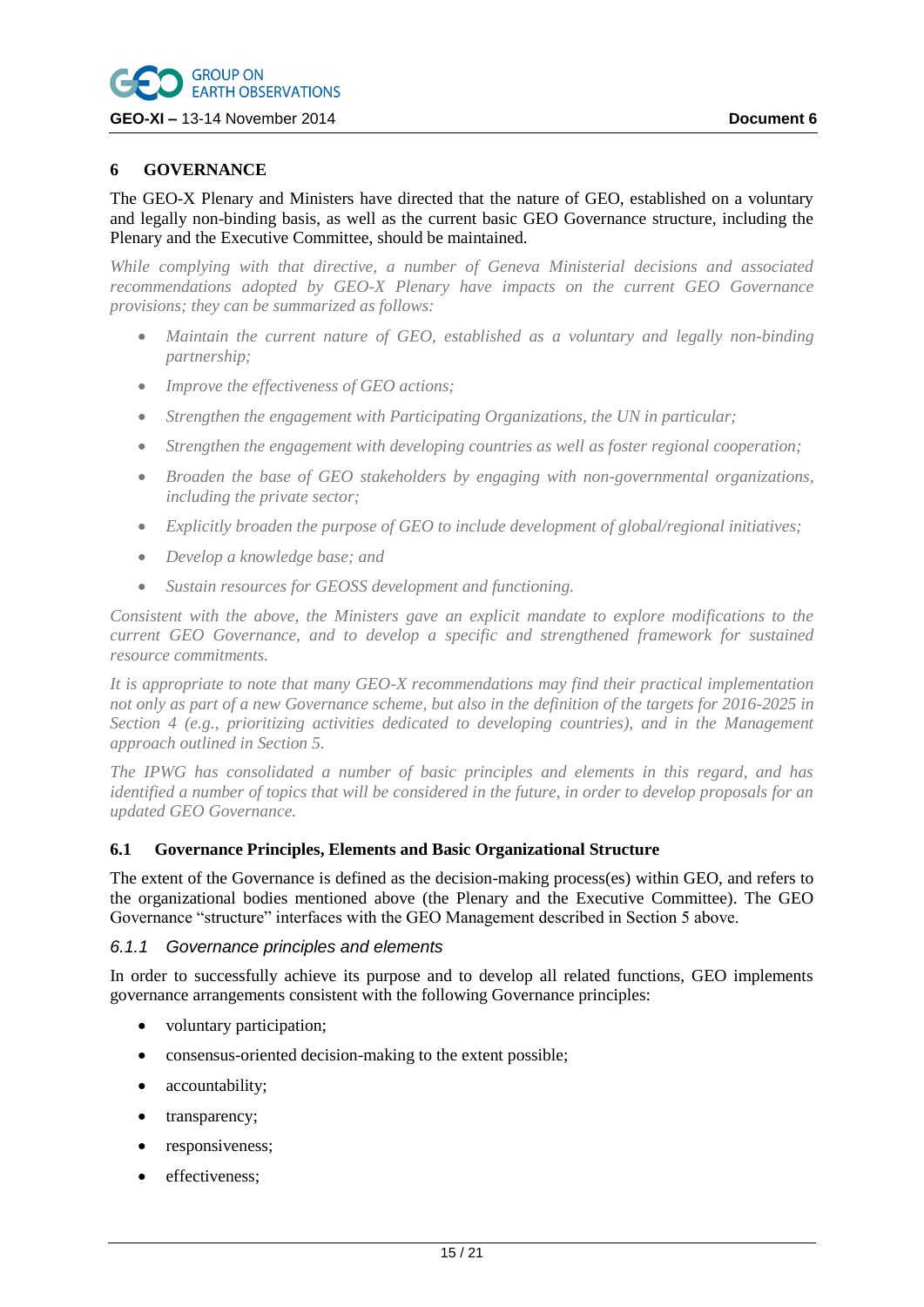- efficiency;
- equitability; and
- inclusiveness.

The Governance elements of GEO include:

- authority;
- decision-making mechanisms;
- stakeholder representation; and
- accountability and oversight mechanisms.

#### *6.1.2 Basic organizational structure*

GEO will meet in Plenary, the main body of GEO Principals representing GEO Members and Participating Organizations. Plenary will take decisions by consensus. GEO will also meet periodically at the Ministerial level.

The GEO Plenary may delegate explicitly and formally some of its decision-making powers to the Executive Committee and/or other bodies, to be established in accordance with the following general criteria:

- Subsidiary bodies for addressing specific aspects of GEOSS implementation, to provide a mechanism for GEO Members and Participating organizations to engage fully in the work of GEO;
- Other subsidiary bodies, as appropriate, to allow for different advisory and stakeholder representation mechanisms, such as science and technology, users, private sector, etc.; and
- A Secretariat, led by a Director and accountable to the Plenary and the Executive Committee, and other subsidiary bodies (as directed by Plenary), to facilitate and support GEO activities and GEOSS implementation. The Secretariat is to consist of well qualified professional and administrative staff.

*The allocation of the Governance elements to different bodies of GEO organizational structure, as well as the composition and membership, authority delegations (if any), functions and duties, and frequency of meetings, etc., of those bodies, will be defined in depth in GEO Rules of Procedure, approved by the GEO Plenary and updated as needed.*

# **For Plenary consideration:**

The IPWG seeks Plenary guidance as to the appropriateness and completeness of the Governance principles and elements (as outlined in Section 6.1.1 above).

#### **For Plenary acceptance:**

- The IPWG recommends Plenary acceptance of the basic organizational structure (as outlined in Section 6.1.2 above), in particular the principle of Plenary delegation of decision-making powers to subsidiary bodies. While allowing the possibility to revoke that delegation at any time, this provision could increase flexibility in decision-making and responsiveness to quickly changing environments; and
- The IPWG recommends Plenary acceptance of including a consensus-derived set of Governance principles and elements in the final Strategic Plan, while recognizing the GEO Rules of Procedure remain the tool to define, in detail, the organizational bodies' functions, interactions and composition.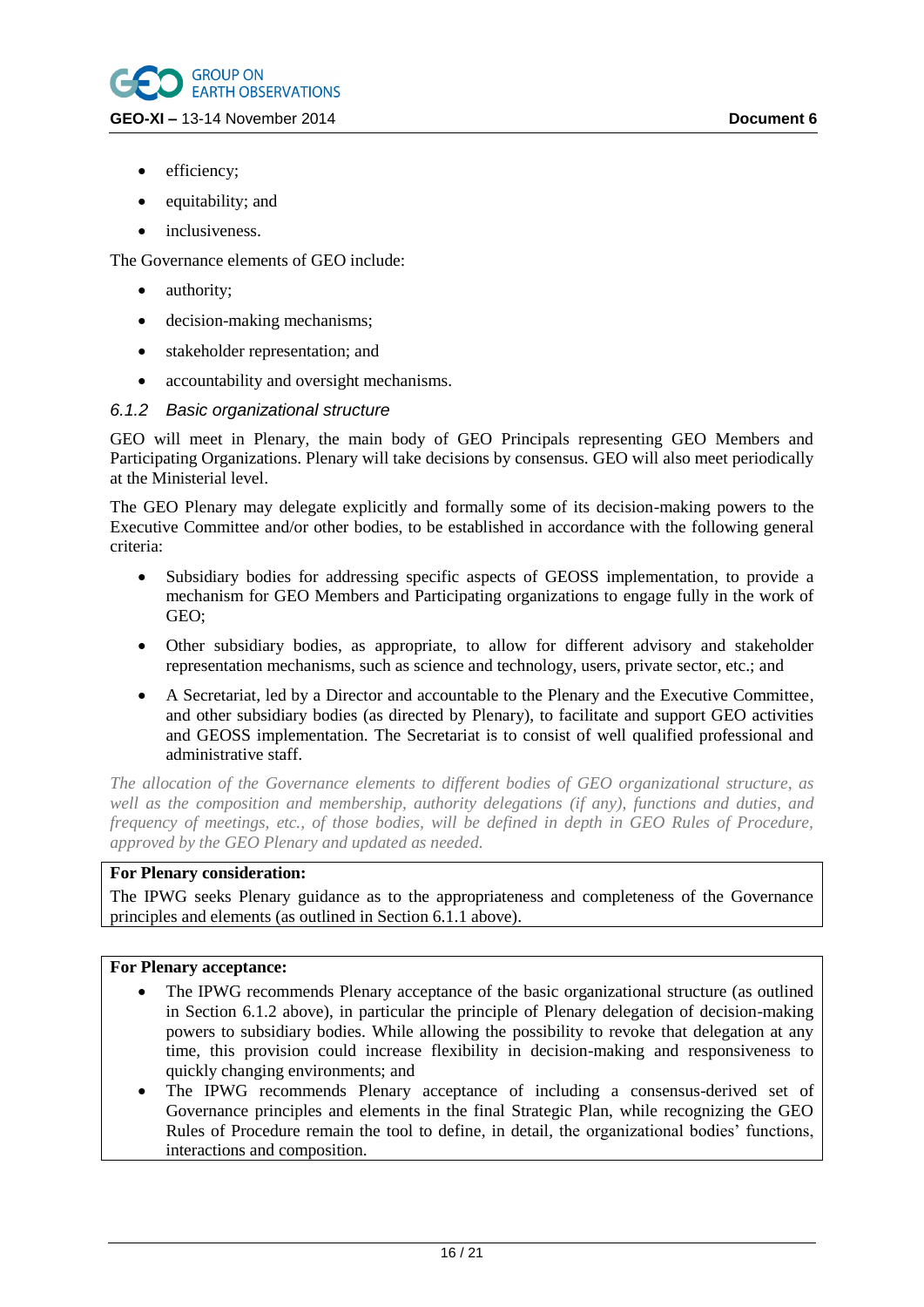# **6.2 Topics to Explore**

*The IPWG has identified an initial list of main topics (many of them interrelated) to be explored to derive different scenarios that, while maintaining the basic Governance structure, could maximize the efficiency, effectiveness and success of GEO through 2025.*

Topic 1: Should GEO distinguish among different categories of Participating Organizations? This categorization could provide for differentiated roles in GEO's advisory or decision-making bodies, and be an instrument to strengthen the role of Participating Organizations in GEO.

Topic 2: In connection with Topic 1, should the criteria for becoming a GEO Member or Participating Organization being revised, both in term of pre-requisites for admission and "rights and obligations" pertaining to the Partnership?

Topic 3: Should Participating Organizations be granted decision rights at Plenary?

Topic 4: Should the criteria for Executive Committee composition and the mechanisms for nomination be reviewed? In particular:

- Should the capacities of the Executive Committee be strengthened by involving Participating Organizations as members and/or observers?
- Should a certain fraction of Executive Committee Membership be allocated to developing countries?
- Should there be rotation of the Executive Committee Co-Chairs to allow for more inclusiveness and diversity in leadership, thus permitting all GEO Members to contribute more significantly to the goals and objectives of GEOSS?

Topic 5: Should GEO explore options that will enhance its management capabilities, such as:

- Obtaining administrative legal status within the next decade?
- Developing regional and/or distributed structures for the Secretariat?

#### **For Plenary consideration:**

The IPWG seeks Plenary guidance as to the appropriateness and completeness of the topics for exploration (as outlined in Section 6.2 above), and an indication of whether the IPWG should proceed to develop options for each.

# **7 RESOURCES THROUGH 2025**

*The lack of a robust resourcing mechanism has been identified as a primary obstacle to the success of GEO. It has led to frustration among those who have contributed their expertise, time and effort to GEO"s activities. The uncertainties around the contributions to the GEO Trust Fund have also been noted in the independent audits of the Fund. The auditors have repeatedly recommended modifying the framework allowing the Secretariat to operate on a known budget.*

*Contributions to GEO may be distinguished as: (i) contributions to the GEO Trust Fund supporting the operations of the Secretariat; and (ii) contributions to GEO activities. Contributions may generally be in-kind or cash contributions.*

*The GEO Ministerial has agreed that "the resourcing mechanisms for the implementation of GEOSS through 2025 will continue to rely on voluntary contributions" and that "a specific and strengthened framework or mechanism for steady resource commitments to GEOSS, from both public and nonpublic sources, will be developed by 2016" (Vision for GEO 2025).*

*At this time, the IPWG proposes the mechanism of Programme Proposals for the GEO Flagships (see Section 5) as one element of a strengthened resourcing framework for GEO activities. The IPWG*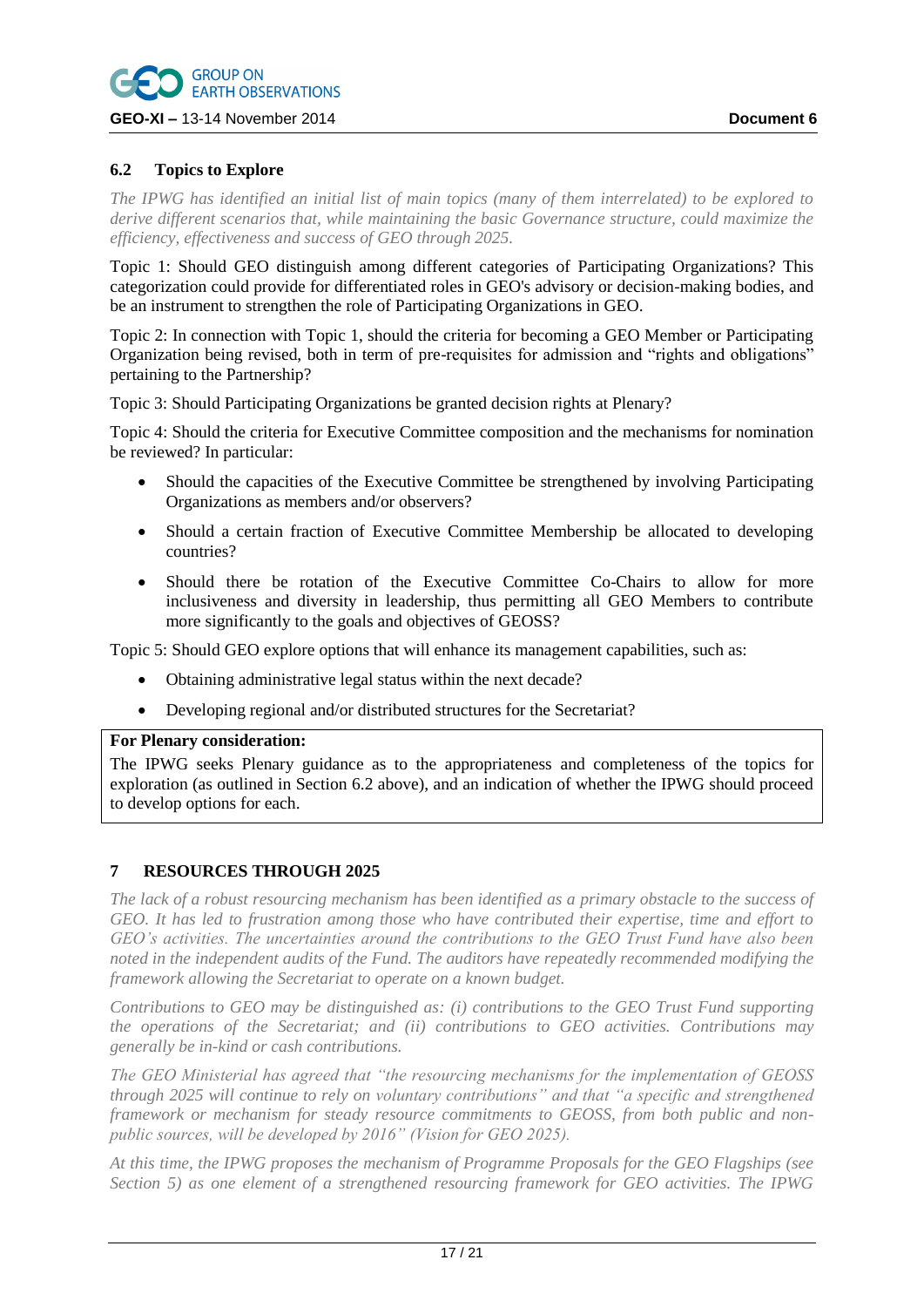*intends to continue developing further options for a strengthened resourcing framework under the voluntary contribution principle, including contributions from Members, Participating Organizations, and other Stakeholders, both from public and private sectors.*

# **7.1 Voluntary Contributions**

Members and Participating Organizations may make voluntary financial or other contributions for GEO activities, including the resources commensurate for any agreed-upon activities of the Secretariat, through a Trust Fund to be administered by the Secretariat.

Other entities may make contributions to finance specific activities in the GEO framework.

The total costs for carrying out GEO"s activities in all Areas of Action (Section 3), particularly implementing GEOSS, are significant, and most of the resources will be provided through existing national and international mechanisms within their ongoing mandates, and by voluntary contributions to GEO Flagships, GEO Initiatives, Community and Cross-cutting activities.

*Within the coming year, the IPWG will be developing concrete resourcing recommendations, informed by other relevant work within the GEO community, such as developing and implementing a Resource Mobilization Strategy in order to explore, identify and leverage existing international, regional and national funding mechanisms.* 

# **7.2 Options to Explore for the GEO Trust Fund**

Possible resourcing options for the GEO Trust Fund:

- Option 7.2a: Maintain status quo (the current model of voluntary contributions will be maintained);
- Option 7.2b: GEO will establish an **indicative, non-binding scale of contributions** to the GEO Trust Fund, based on the budget requirements to implement the GEO Work Programme.

*An indicative, non-binding scale of contributions to the GEO Trust Fund may help align available resources with activities planned and supported by the Secretariat, and may also support national administrations in determining their cash contribution to the Trust Fund. Though not mandatory, the indicative scale could lead to additional contributions which would allow GEO to operate within a sounder, more predictable financial framework. The Work Programme and budget could be developed consistently with the expected level of resources, and GEO Members could prioritize the activities within this budget.* 

#### **For Plenary consideration:**

The IPWG seeks Plenary guidance as to whether the IPWG should develop options for an indicative scale of contributions for resourcing the GEO Trust Fund.

# **8 GETTING INTO ACTION - TIMETABLE OF IMPLEMENTATION**

*This section, to be completed over the coming year, describes the basic elements of the timetable for implementation, including the Work Programme and its review mechanism, the annual Report on Progress, and mechanisms for providing a smooth transition from the initial GEOSS 10-Year Implementation Plan 2005-2015 to the new GEO Strategic Plan 2016-2025: Implementing GEOSS. The timetable will be related to Sections 4 (Targets and Deliverables for 2016-2025) and 5 (Management) to ensure and coherence.*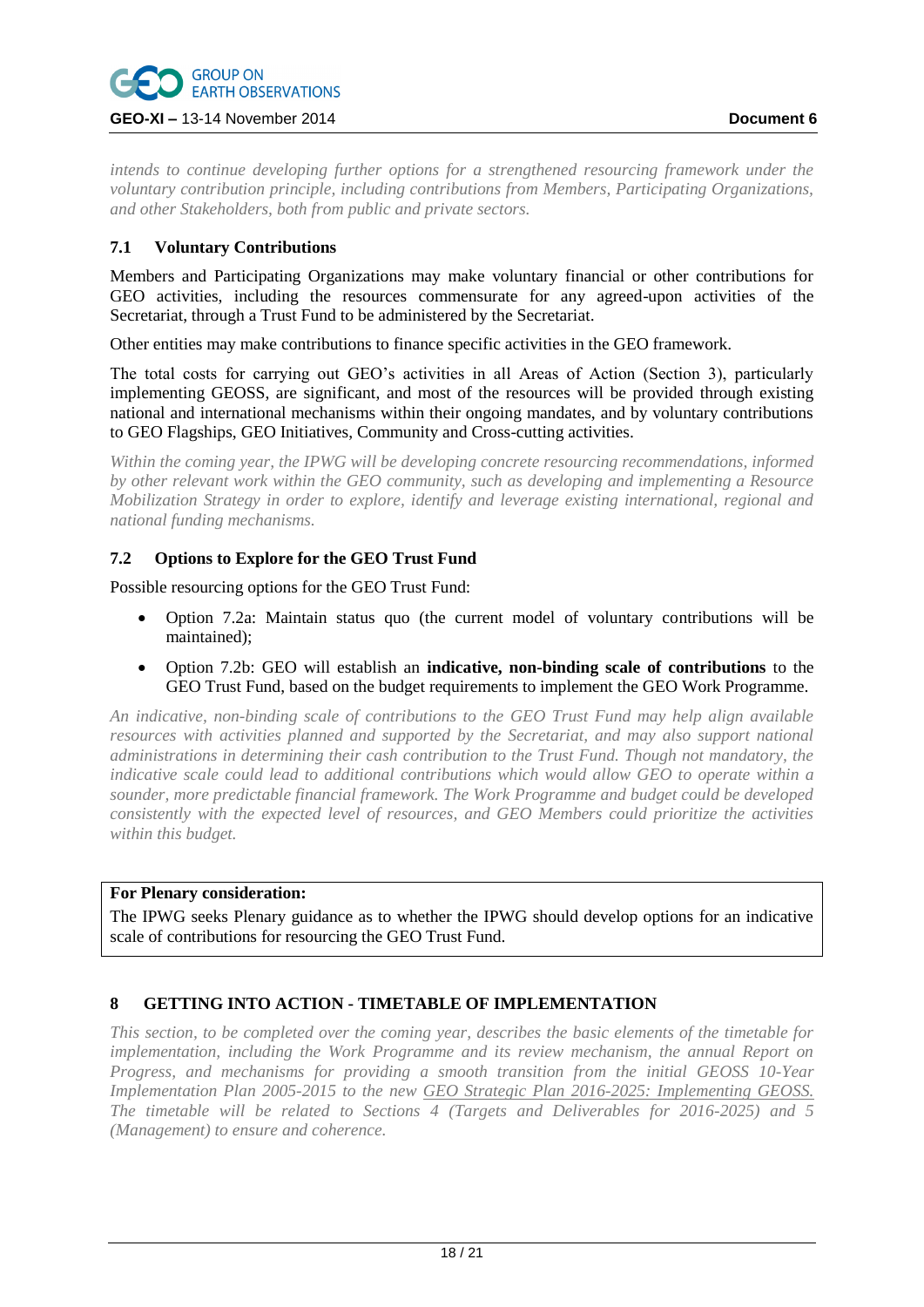

## **ANNEX**

### **FOUNDATIONAL DOCUMENTS**

*This section references the GEO foundational documents, including the Vision for GEO 2025, Ministerial Declarations, etc., that will be included in the final Strategic Plan.*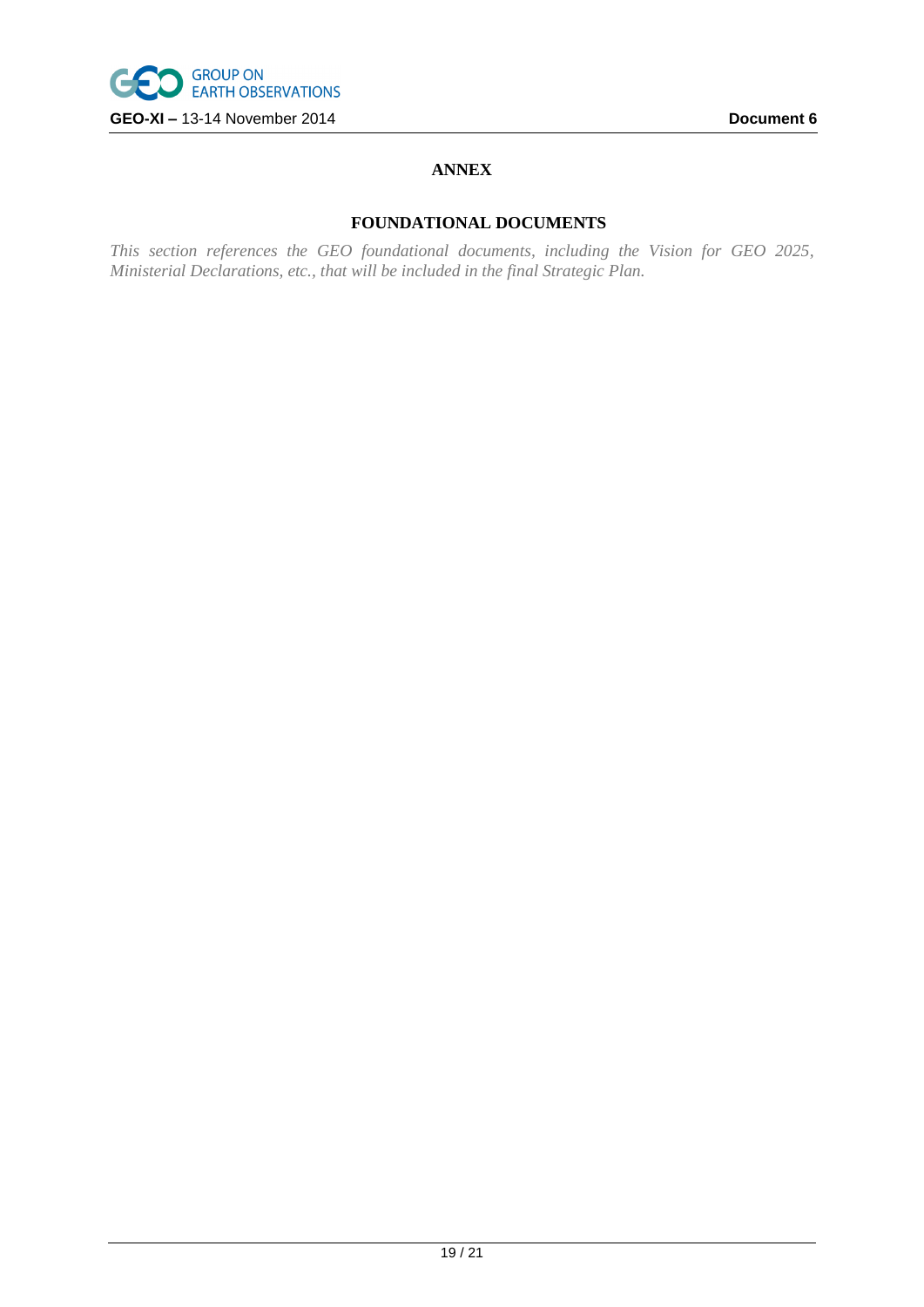

# **APPENDIX**

| 10001111<br>$\sim$ $\sim$ $\sim$ | Six ways to operate                                           |                                                                           |                                                                             |                                                                                    |                                                                                                                       |                                                                                                                           |  |  |  |  |
|----------------------------------|---------------------------------------------------------------|---------------------------------------------------------------------------|-----------------------------------------------------------------------------|------------------------------------------------------------------------------------|-----------------------------------------------------------------------------------------------------------------------|---------------------------------------------------------------------------------------------------------------------------|--|--|--|--|
|                                  | <b>GEO</b><br><b>Decisions</b>                                | Community<br><b>Activities</b>                                            | <b>GEO</b><br><b>Initiatives</b>                                            | <b>GEO</b><br>Flagships                                                            | <b>GEO</b><br><b>Secretariat</b><br><b>Activities</b>                                                                 | Cross-<br>cutting<br>activities                                                                                           |  |  |  |  |
| <b>Selection based on</b>        | Discussion<br>in Plenary<br>and<br>supporting<br>documents.   | Brief proposal.                                                           | Proposal.                                                                   | Proposed<br>Flagship Plan.                                                         | Work<br>Programme and<br>Rules of<br>Procedure.                                                                       | Terms of<br>reference<br>from Work<br>Programme,<br>based on<br>necessity for<br>and<br>alignment<br>with GEO<br>targets. |  |  |  |  |
| Decision to start taken by       | Plenary.                                                      | Secretariat.                                                              | Executive<br>Committee.                                                     | Plenary.                                                                           | Plenary by<br>approving Work<br>Programme;<br>Executive<br>Committee for<br>urgent inter-<br>sessional<br>activities. | Plenary by<br>approving<br>Work<br>Programme.                                                                             |  |  |  |  |
| <b>Oversight and direction</b>   | Plenary.                                                      | Self-formed<br>team.                                                      | Steering group<br>drawn mainly<br>from GEO<br>Members.                      | Steering group<br>drawn from<br><b>GEO</b><br>Members/<br>Executive<br>Committee.  | Executive<br>Committee.                                                                                               | Working<br>Group (WG)<br>with<br>appointed<br>leader<br>following<br>terms of<br>reference.                               |  |  |  |  |
| Coordination/administration      | Not<br>applicable.                                            | By the<br>proposing<br>group, assisted<br>on request by<br>Secretariat.   | By the<br>proposing<br>group, assisted<br>on request by<br>Secretariat.     | By the Flagship<br>management,<br>with dedicated<br>coordinator in<br>Secretariat. | Secretariat.                                                                                                          | Secretariat.                                                                                                              |  |  |  |  |
| <b>GEO Secretariat role</b>      | Organisation<br>and<br>reporting.                             | Facilitation,<br>convening<br>assistance,<br>communication<br>of outputs. | Assists with<br>proposal and<br>initial<br>arrangements,<br>seed resources. | Day by day<br>coordination.                                                        | Fully<br>responsible.                                                                                                 | Facilitation<br>and support.                                                                                              |  |  |  |  |
| Reporting by whom and to<br>whom | Secretariat<br>to GEO and<br>stakeholders.                    | Community<br>involved, as<br>final report or<br>deliverable.              | Group<br>involved, to<br>Secretariat,<br>minimal.                           | Community<br>leadership, to<br>Plenary.                                            | Secretariat via<br>Executive<br>Committee to<br>Plenary.                                                              | WG chairs to<br>Plenary via<br>report to<br><b>GEO</b><br>Secretariat.                                                    |  |  |  |  |
| Monitoring & Evaluation          | Number,<br>outcome and<br>Impact of<br>decisions,<br>decadal. | Activities<br>completed;<br>deliverables<br>produced.                     | Number<br>initiated and<br>number<br>becoming<br>Flagships.                 | According to<br>M&E defined<br>in their<br>Implementation<br>Plans.                | Cost and<br>effectiveness<br>measures<br>annually<br>reported and<br>evaluated every<br>5 years.                      | Number and<br>outcomes of<br>activities.                                                                                  |  |  |  |  |
| <b>Role of stakeholders</b>      | Present in<br>Plenary or<br>informed by<br>outreach.          | Process is very<br>broad, open<br>and inclusive.                          | Required own<br>user and<br>stakeholder<br>process.                         | Required own<br>user and<br>stakeholder<br>process.                                | GEO is<br>stakeholder.                                                                                                | Often<br>desirable to<br>be inclusive<br>beyond GEO<br>Members.                                                           |  |  |  |  |

*Table 1: Types of GEO Activities and their characteristics*